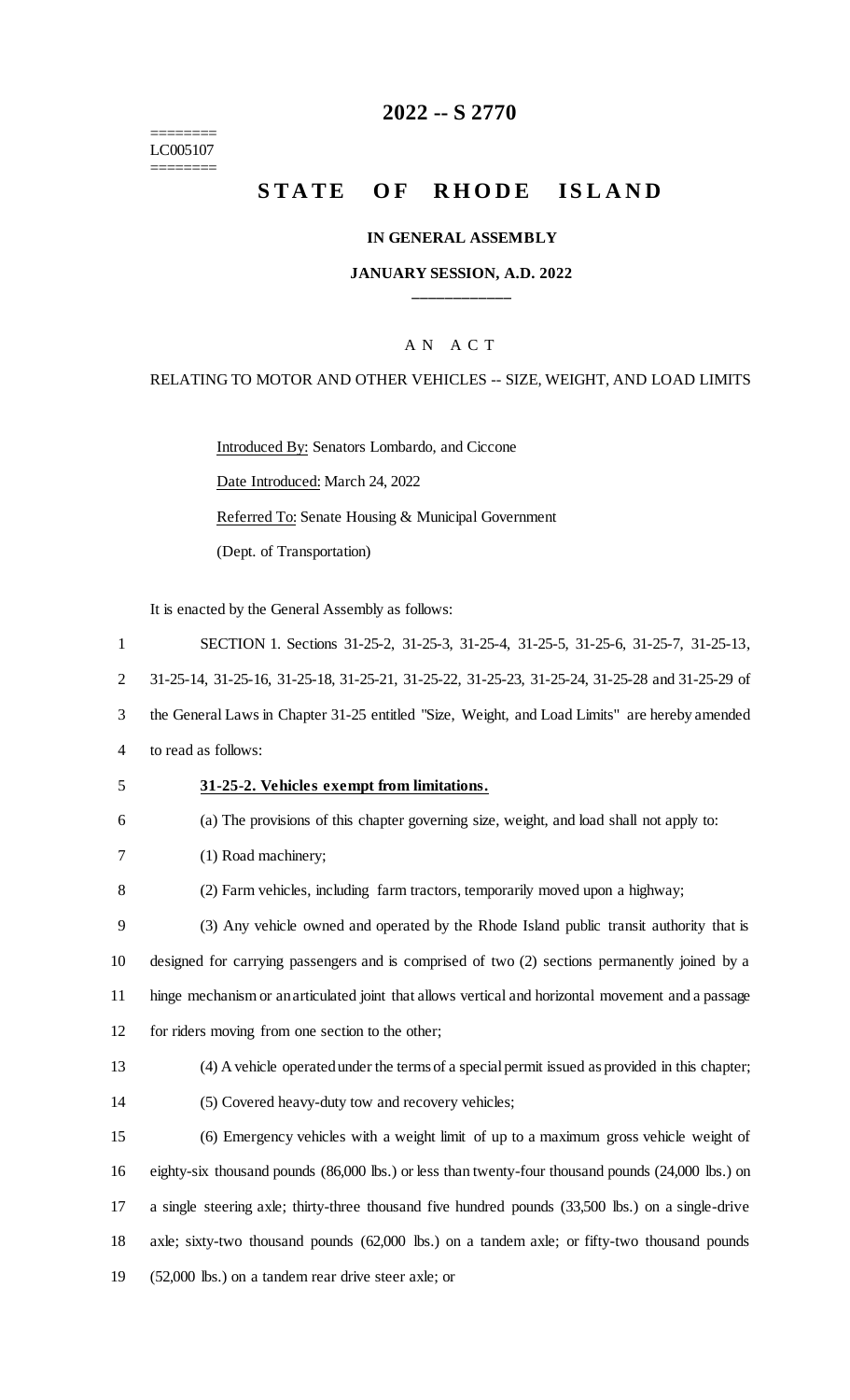(7) Natural gas vehicles up to a maximum gross vehicle weight of eighty-two thousand pounds (82,000 lbs.) by an amount that is equal to the difference between the weight of the vehicle attributable to the natural gas tank and fueling system carried by that vehicle; and the weight of a comparable diesel tank and fueling system.

 (b) The provisions of this chapter governing size, weight, and load shall not apply to fire apparatus acquired by a city or town within this state prior to July 1, 1999.

- 
- (c) Nothing in this section shall permit these vehicles to travel over any structure, highway, or portion of highway which is weight restricted for the vehicle load.
- **31-25-3. Maximum width.**

 (a) The total outside width of any vehicle or the load on it shall not exceed one hundred two inches (102") excluding any safety and noncargo carrying appurtenances on either motorized 12 campers or camping recreational vehicles. Violations of this section are subject to fines enumerated 13 in  $\frac{3}{10}$  + 31-41.1-4.

- (b) Any carrier or persons operating a vehicle that exceeds the maximum width, as permitted or as defined in this section, shall be fined one hundred dollars (\$100) per inch over width
- or portion of it
- **31-25-4. Maximum height.**

 (a) No vehicle including any load on it shall exceed a height of one hundred sixty-two 19 inches (162"). Violations of this section are subject to fines enumerated in § 31-41.1-4.

(b) Any carrier or persons operating a vehicle that exceeds the maximum height, as

permitted or as defined in this section, shall be fined five hundred dollars (\$500) per inch over

- height or portion of it.
- 

# **31-25-5. Maximum length of single vehicle and load.**

24 (a) No vehicle, including any load on it, except Rhode Island public transit authority articulated buses, shall exceed a length of forty feet (40') extreme overall dimension inclusive of front and rear bumpers, or in the case of a motor bus, motorized camper or camping recreational vehicle forty-five feet (45').

- (b) Any carrier or persons operating a vehicle that exceeds the maximum length, as
- permitted or as defined in this section, shall be fined two hundred dollars (\$200) per foot over
- length or portion of it.
- **31-25-6. Maximum number and length of coupled vehicles.**

 (a) No combination of vehicles coupled together shall consist of more than three (3) units, a truck-tractor, semi-trailer, and trailer. The combination of vehicles shall not be restricted in overall length, except that when a truck-tractor, semi-trailer, and a trailer are used in combination,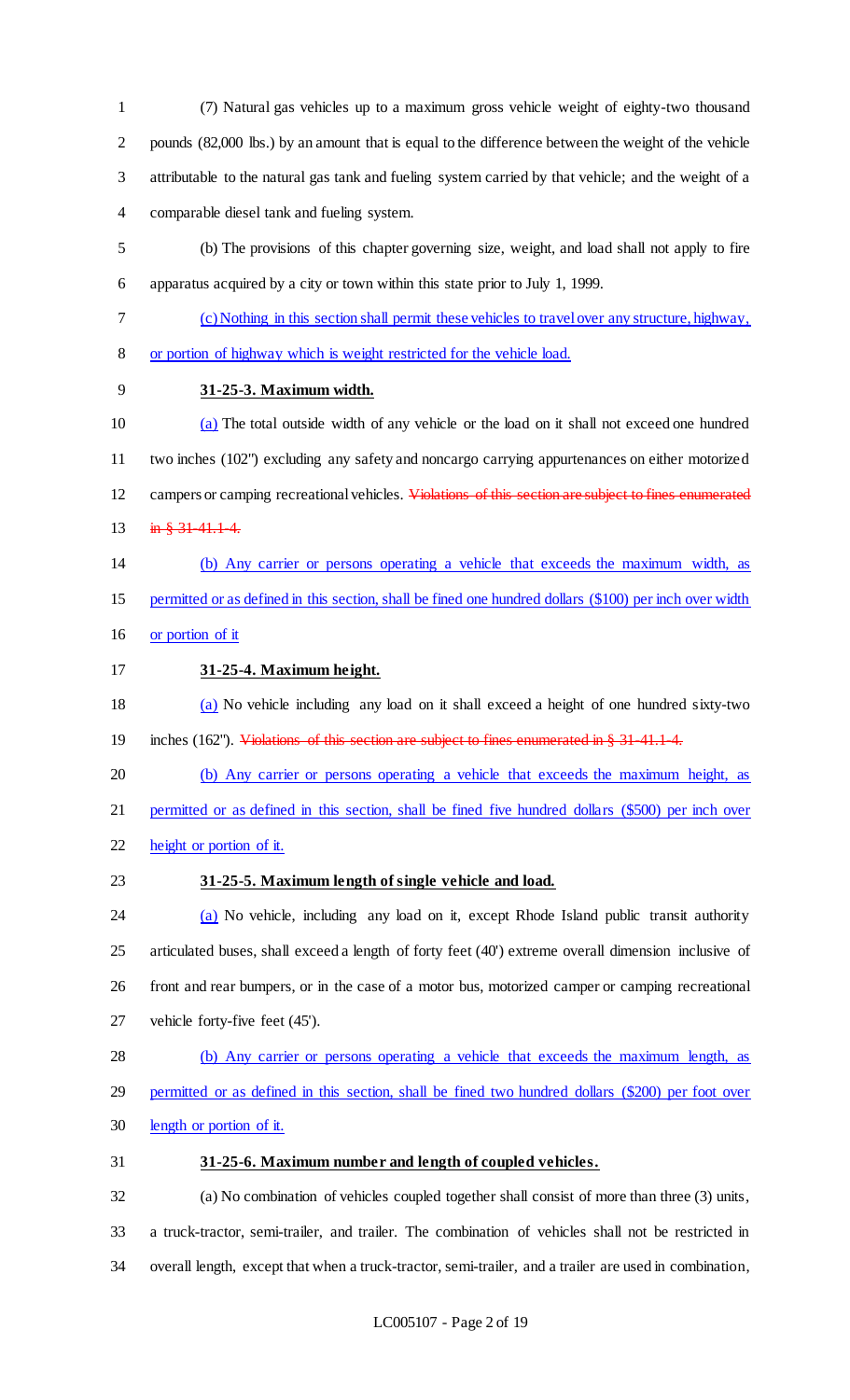the trailer or semi-trailer each shall not exceed twenty-eight and one-half feet (28' 6"), excluding 2 bumpers and accessories. Provided, however, that combinations of vehicles consisting of three (3) units shall be permitted to operate only on the interstate highway system and on those highways, streets, and roads designated by the director of the department of transportation.

 (b) Combinations of vehicles consisting of truck-tractor and semi-trailer coupled together shall not be restricted in overall length, and semi-trailers shall not exceed fifty-three feet (53') in length, excluding bumpers and accessories. Towaway trailer transporter combinations shall not be restricted to an overall length limitation of less than eighty-two feet (82'). Semi-trailers exceeding forty-eight and one-half feet (48' 6") shall be permitted to operate only on the interstate highway system and on those highways, streets, and roads designated by the director of the department of transportation. Exceptions to the requirements of this section include the use of a pole trailer and combinations designed to transport motor vehicles and/or automobiles as authorized in §§ 31-25-7 and 31-25-8. The provision that no combination of vehicles coupled together shall consist of more than three (3) units shall not apply to vehicles coupled together by a saddle mount device used to transport motor vehicles in a drive-away service when no more than three (3) saddle mounts are used, and equipment used in the combination is approved by Part 393.71 of the federal motor carrier safety regulations, 49 C.F.R. § 393.71, and safety regulations of the division of motor vehicles of the department of revenue of the state of Rhode Island as this federal and/or state legislation may 19 be amended or revised from time to time. Any owner or operator found deviating from the approval 20 approved permitted routes shall be fined a minimum mandatory fine of five hundred dollars (\$500), but not more than one thousand dollars (\$1,000).

 (c) The distance from the kingpin of the trailer to the center of the rear axle may not exceed forty-one feet (41').

- (d) Fifty-three foot (53') trailers shall be equipped with a rear-end protection device of substantial construction consisting of a continuous lateral beam extending to within four inches (4") of the lateral extremities of the trailer, and located not more than twenty-two inches (22") from the surface of the road as measured with the vehicle empty and on level surface.
- 28 (e) Violations of this section are subject to fines enumerated in § 31-41.1-4. Any carrier or
- persons operating a vehicle or combination of vehicles that exceeds the maximum number or length
- of coupled vehicles, as permitted or as defined in this section, shall be fined two hundred dollars
- (\$200) per foot over length or portion of it.

#### **31-25-7. Front and rear extensions of load.**

 (a) Subject to the provisions of this chapter limiting the length of vehicles and loads, the load upon any vehicle, operated alone or the load upon the front vehicle of a combination of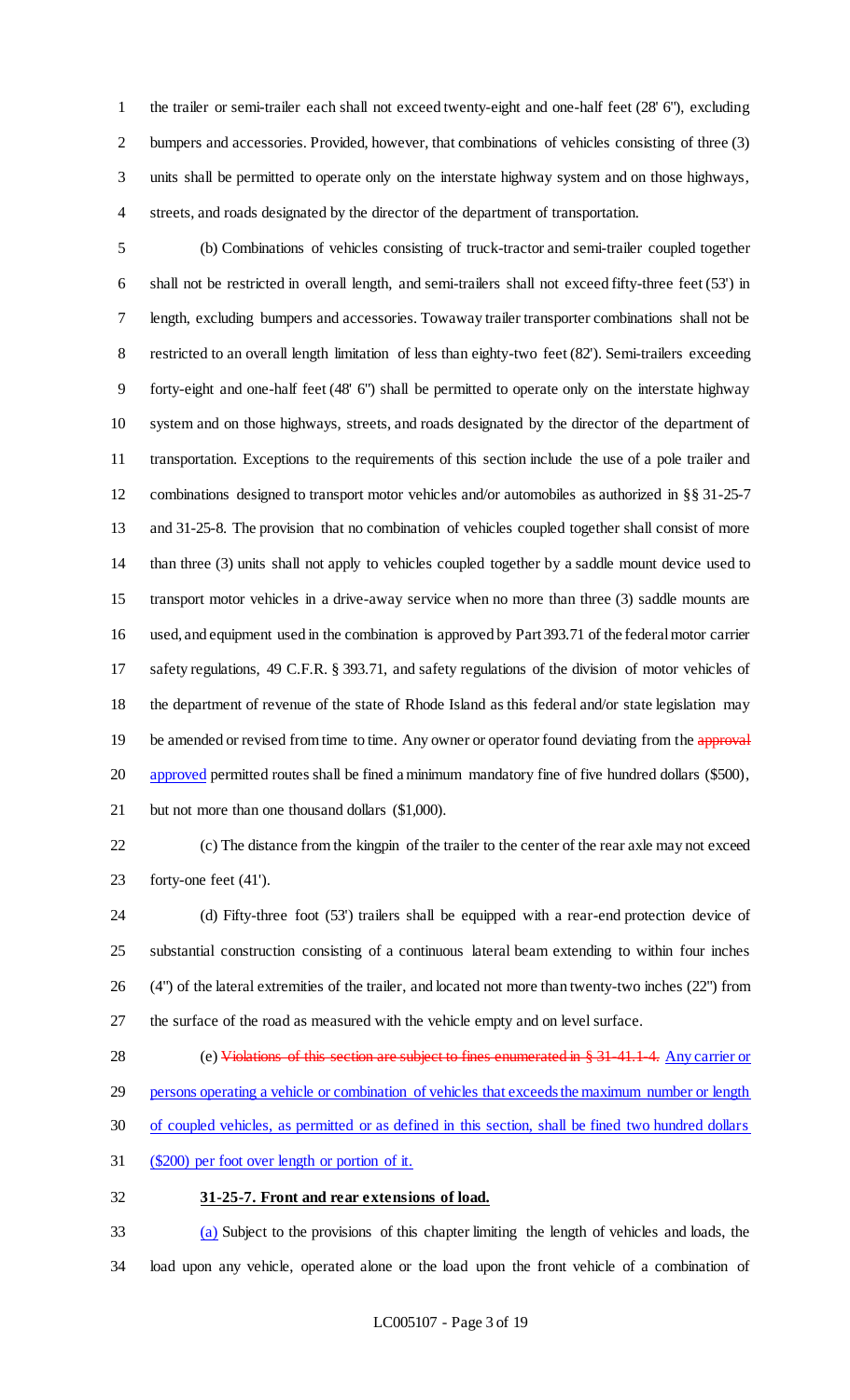vehicles, shall not extend more than three feet (3') beyond the foremost part of the vehicle, and the load upon any vehicle, operated alone or the load upon the rear vehicle of a combination of vehicles, 3 shall not extend more than six feet  $(6')$  beyond the rear of the bed or body of the vehicle. Violations of this section are subject to fines enumerated in § 31-41.1-4.

- (b) Any carrier or persons operating a vehicle that exceeds the maximum extensions of
- load, as permitted or as defined in this section, shall be fined two hundred dollars (\$200) per foot
- over length or portion of it.
- 

# **31-25-13. Axle load limit.**

 (a) The gross weight imposed on the highway by the wheels of any one axle of a vehicle shall not exceed twenty-two thousand four hundred pounds (22,400 lbs.).

- (b) For the purposes of this chapter, "axle load" is defined as the total load transmitted to the road by all wheels whose centers are included between two (2) parallel transverse vertical planes forty inches (40") apart, extending across the full width of the vehicle.
- 14 (c) Violations of this section are subject to fines enumerated in  $\frac{24}{34}$  41.1.4 § 31-25-14.
- 

### **31-25-14. Maximum weight and tandem axles.**

 (a) It shall be unlawful to transport or operate over or upon any public highway in this state any vehicle equipped with tandem axles, should the gross weight of the axles exceed thirty-six thousand pounds (36,000 lbs.) if the axle spacing does not exceed eight feet (8').

 (b) With respect to all public highways, the overall gross weight on a group of two (2) or more consecutive axles of a vehicle or combination of vehicles, shall be determined by the following bridge gross weight formula:

### 22 W = 500  $[(LN/(N-1))+12N+36]$

 where W = the overall gross weight on any group of two or more consecutive axles to the 24 nearest five hundred pounds  $(500 \text{ lbs.})$ ; L = the distance in feet between the extremes of any group 25 of two (2) or more consecutive axles; and  $N =$  the number of axles in the group under consideration. This overall gross weight of any vehicle or combination of vehicles may not exceed eighty thousand pounds (80,000 lbs.) except as specified in §§ 31-25-1, 31-25-2, and 31-25-21.

 (c) In any calculation using the formula in subsection (b) of this section in which the tandem axle limit is less than thirty-six thousand pounds (36,000 lbs.), thirty-six thousand pounds (36,000 lbs.) shall be considered the legal limit. Single axle limits shall be as defined in § 31-25-13. Nothing in this chapter shall be construed to abrogate any of the "grandfather rights" in existence as of April 1, 1989.

- (d) Penalties.
- 34 (1) Any carrier, as defined in § 31-25-16, or persons operating a vehicle or combination of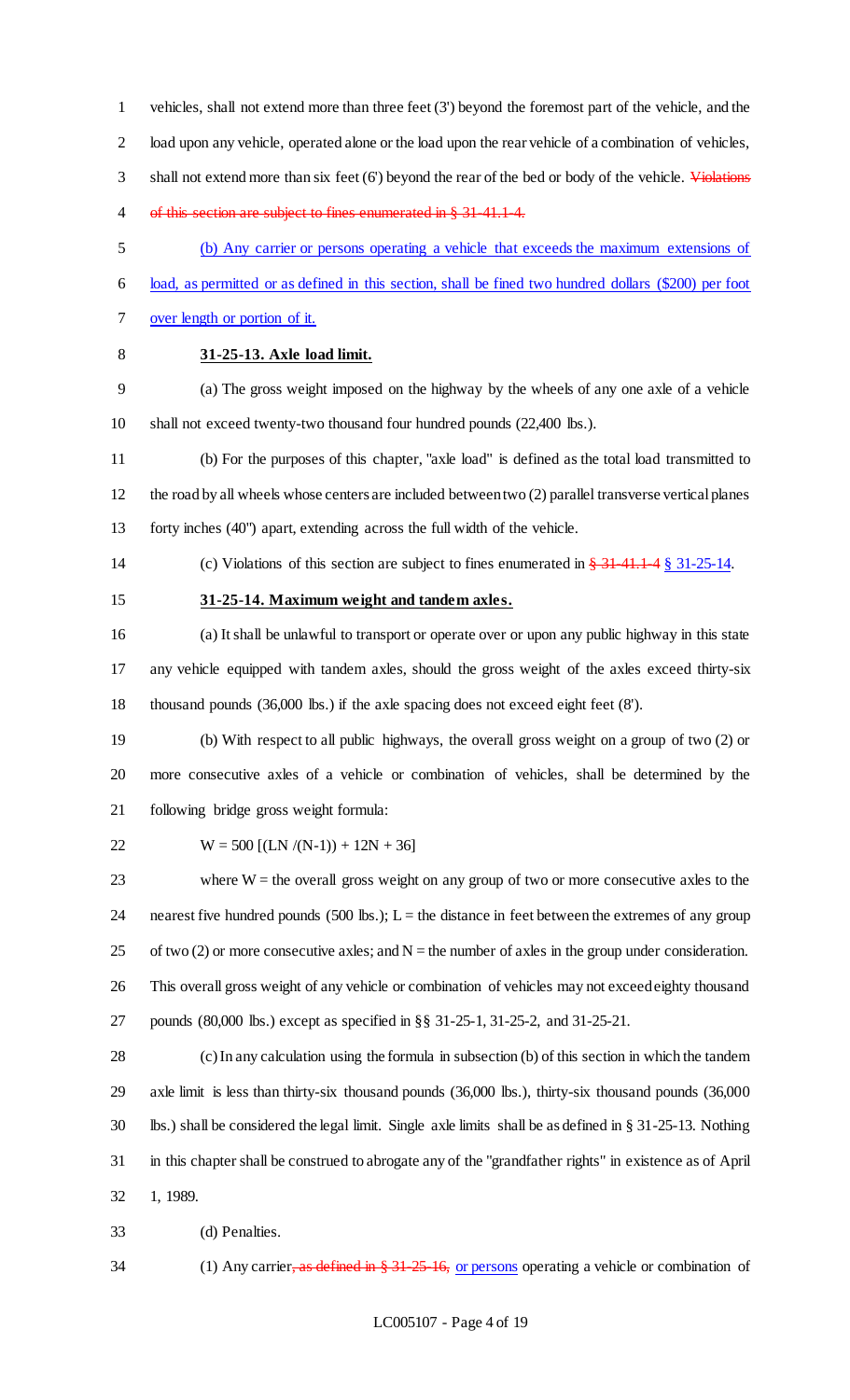vehicles that exceeds the weight limits of tandem-axle vehicles, as defined in this section, shall be fined one hundred twenty-five dollars (\$125) per one hundred pounds (100 lbs.) overweight or portion of it.

4 (2) Any carrier, as defined in § 31-25-16, or persons operating a vehicle or combination of vehicles that exceeds the weight limits of twenty-two thousand four hundred pounds (22,400 lbs.) single axle limits as cited in § 31-25-13, shall be fined one hundred twenty-five dollars (\$125) per 7 one hundred pounds (100 lbs.) overweight or portion of it.

8 (3) Any carrier <del>, as defined in § 31-25-16,</del> or persons operating a vehicle or combination of vehicles that exceeds the bridge gross weight formula, as defined in this section, shall be fined 10 one hundred twenty-five dollars (\$125) are subject to fines enumerated in § 31-25-16(c)(2) through 11  $(c)(4)$ .

### **31-25-16. Authorized weight shown in registration -- Exceeding limit.**

 (a) The administrator of the division of motor vehicles shall insert in the registration card issued for a vehicle the gross weight for which it is registered. If it is a truck tractor to be used for propelling semi-trailers, he or she shall separately insert the total permissible gross weight of the truck tractor and semi-trailers to be propelled by it. It shall be unlawful for any carrier to operate or permit to be operated any vehicle or combination of vehicles of a gross weight in excess of that 18 registered or permitted by the administrator of the division of motor vehicles, permitted by the 19 department of transportation, or in excess of the limitations set forth in this chapter.

20 (b) For the purposes of this section chapter 25 of title 31, "carrier" means and includes any company or person who furthers their commercial or private enterprise by use of the vehicle.

 (c)(1) Penalties for violations of this section will be calculated on the registered or 23 permitted legal weight in comparison to the actual weight and shall be heard and adjudicated at the traffic tribunal.

 (2) The overweight penalties for vehicles with ten thousand pounds (10,000 lbs.) gross vehicle weight or less shall be eighty-five dollars (\$85.00) per thousand pounds overweight or portion of it.

 (3) The overweight penalties for vehicles exceeding ten thousand pounds (10,000 lbs.) 29 gross vehicle weight shall be one hundred twenty-five dollars (\$125.00) per thousand five hundred 30 pounds  $(500 \text{ lbs.})$  overweight or portion of it.

 (4) The overweight penalty for vehicles being operated in excess of one hundred four thousand, eight hundred pounds (104,800 lbs.) gross vehicle weight shall be one thousand twenty-33 five dollars (\$1,025) in addition to the penalties enumerated in subsection  $\left(\frac{b}{2}\right)$  (c)(3) of this section.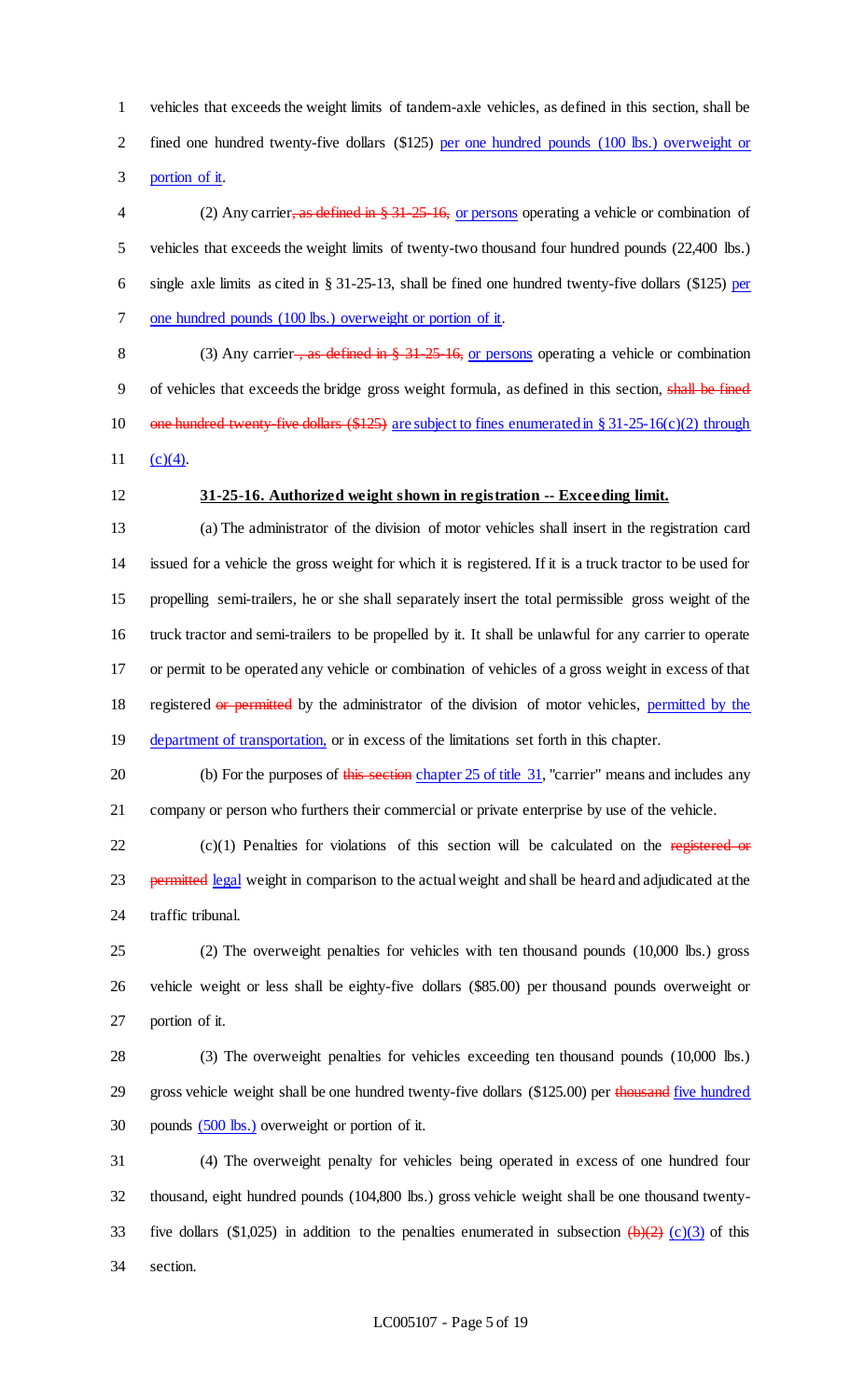(5) The overweight penalty for vehicles being operated in excess of one hundred thirty

2 thousand pounds (130,000 lbs.) gross vehicle weight shall be two thousand five hundred dollars

(\$2,500) in addition to the penalties enumerated in subsection (c)(3) of this section.

### **31-25-18. Weighing of suspected overweight vehicles.**

 Any proper officer having reason to believe that the weight of a vehicle and load is unlawful is authorized to require the driver to stop and submit to a weighing of the vehicle and load by means of either portable or stationary scales, and may require that the vehicle be driven to the nearest 8 available stationary scales. Any carrier or persons found to be operating in excess of their registered, permitted, and/or legal weight limits may be fined and released, required to reduce weight or dimensions to legal, and/or required to pursue a legal permit at the officer's discretion. Any carrier or persons found to have pending motor vehicle fines in excess of ten thousand dollars

(\$10,000) may have their permit privileges suspended until pending fines are paid.

# **31-25-21. Power to permit excess size or weight of loads.**

 (a) The department of transportation, with respect to highways under its jurisdiction, may, in its discretion, upon application in writing and good cause being shown for it, approve the 16 issuance of a special permit in writing by the division of motor vehicles authorizing the applicant to operate or move a vehicle, or combination of vehicles, of a size or weight of vehicle or load exceeding eighty thousand pounds (80,000 lbs.) or otherwise not in conformity with the provisions of chapters 1 -- 27 of this title upon any highway under the jurisdiction of the party granting the permit and for the maintenance of which the party is responsible. Permits that have been issued for a full year shall not be required to be renewed for the period of time for which payment has been made and the application and other required documentation has been completed and filed. Provided, that neither the department of transportation nor the local authorities may approve the issuance of 24 permits for divisible loads weighing in excess of one hundred four thousand eight hundred pounds 25 (104,800 lbs.), gross vehicle weight, for five-axle (5) vehicles and seventy-six thousand six hundred fifty pounds (76,650 lbs.), gross vehicle weight, for three-axle (3) vehicles the limits set by the director of the department of transportation by and through the rules and regulations promulgated by the department of transportation entitled "rules and regulations regarding overweight and oversize vehicle permits". (1) Provided, however, that for milk products, any vehicle carrying fluid milk products shall be considered a load that cannot be easily dismantled or divided.

 (b) The director of the department of transportation may enter into agreements with other states, the District of Columbia, and Canadian provinces providing for the reciprocal enforcement of the overweight or over-dimensional vehicle permit laws of those jurisdictions entering into the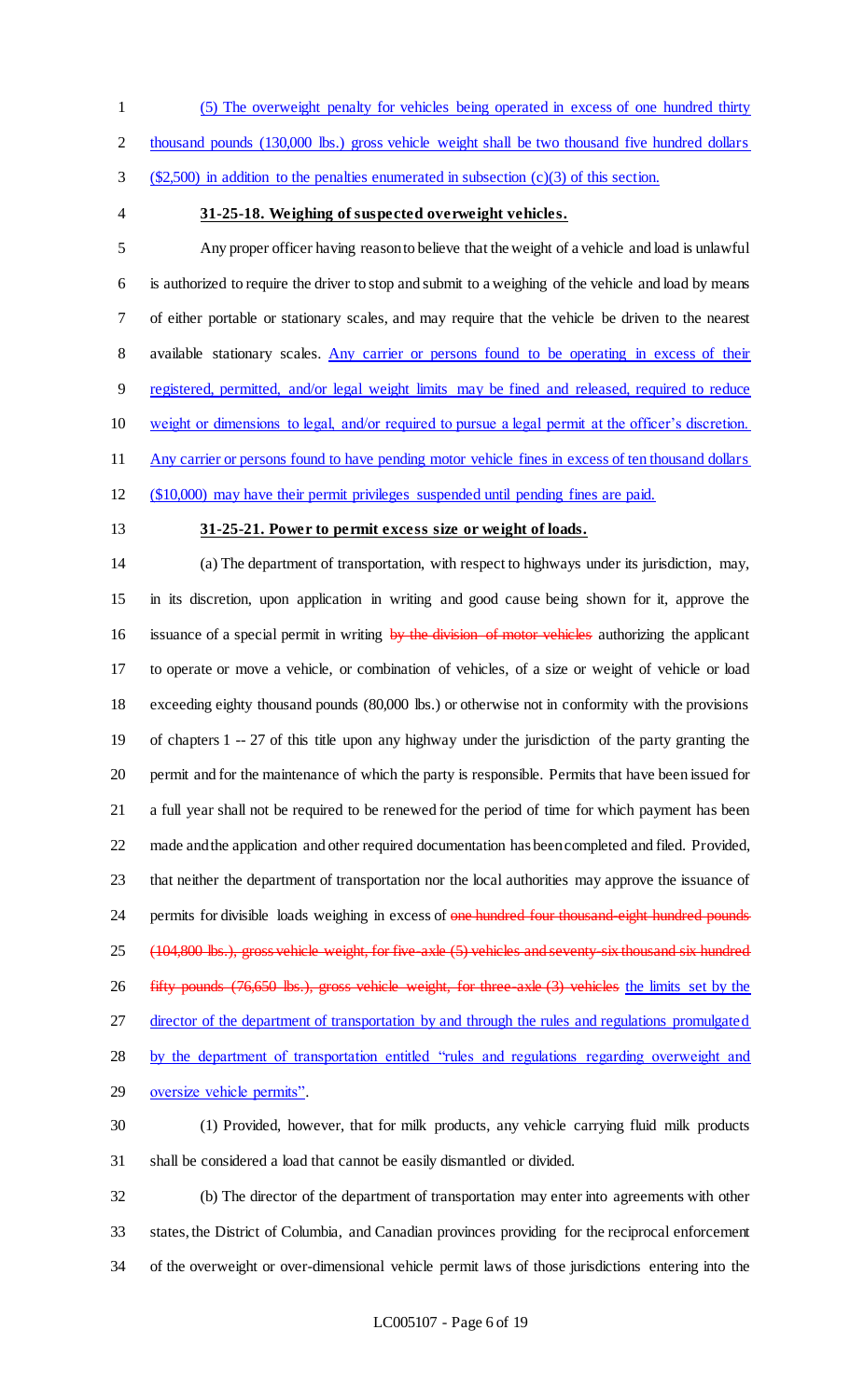1 agreement.

2 (c) Trip permit fee Single trip non-divisible permit fee. A fee of forty dollars (\$40.00) shall 3 be paid to the division of motor vehicles department of transportation for the issuance of each non-4 reducible vehicle or load non-divisible single trip permit; provided, however, applicants seeking a 5 permit for a non-divisible load exceeding one hundred thirty thousand pounds (130,000 lbs.) shall 6 pay a fee of three hundred dollars (\$300.00) to the division of motor vehicles for consideration of 7 a special trip permit approved by the department of transportation pursuant to subsection (e). Upon 8 approval of the application, the department of transportation shall provide the approved permit. 9 The driver must possess the permit and documentation as required by the permit at all times.

10 (d) Annual fee Annual construction equipment blanket permit fee. An annual fee of four 11 hundred dollars (\$400) paid to the division of motor vehicles department of transportation shall 12 exempt the payor from the necessity of paying single trip permit fees for non-divisible construction 13 equipment loads of less than one hundred thirty thousand pounds (130,000 lbs.) as found in 14 subsection (c). However, payment of the fee shall not be deemed to authorize non-compliance with 15 the rules and regulations promulgated by the department of transportation entitled "State of Rhode" 16 Island Manual for Overweight and Oversize Vehicle Permits." "rules and regulations regarding 17 overweight and oversize vehicle permits".

18 (e) Blanket construction equipment permits may be issued, as determined by the 19 department of transportation, for intrastate movement of non-reducible non-divisible construction 20 equipment loads upon payment of the fee set forth in subsection (d). If used in conjunction with an 21 annual divisible load permit, the limits and requirements of the blanket construction equipment 22 permit shall supersede the requirements of the divisible load permit. The driver must possess both 23 permits and all required documentation The duration of the blanket permit may not exceed one 24 year<sub>5</sub>. The and the construction equipment permit load shall be limited to a minimum overall length 25 of fifty-five feet (55'), a maximum overall length of eighty feet (80'), and a maximum width of 26 twelve feet four inches (12' 4"), provided that neither the division of motor vehicles nor local 27 authorities may issue blanket permits for non-divisible loads weighing in excess a maximum gross 28 weight of one hundred thirty thousand pounds (130,000 lbs.) on less than six (6) axles, with 29 individual axle weights exceeding and a maximum axle weight of twenty-five thousand pounds 30 (25,000 lbs.); provided, further, that the department of transportation, with respect to highways 31 under its jurisdiction, may, in its discretion and upon application and for good cause shown, 32 approve the issuance of a special single trip non-divisible permit authorizing the applicant to exceed 33 one hundred thirty thousand pounds (130,000 lbs.) for non-divisible loads. A flashing amber light 34 shall be in operation above the highest point of the vehicle and shall be visible from both the front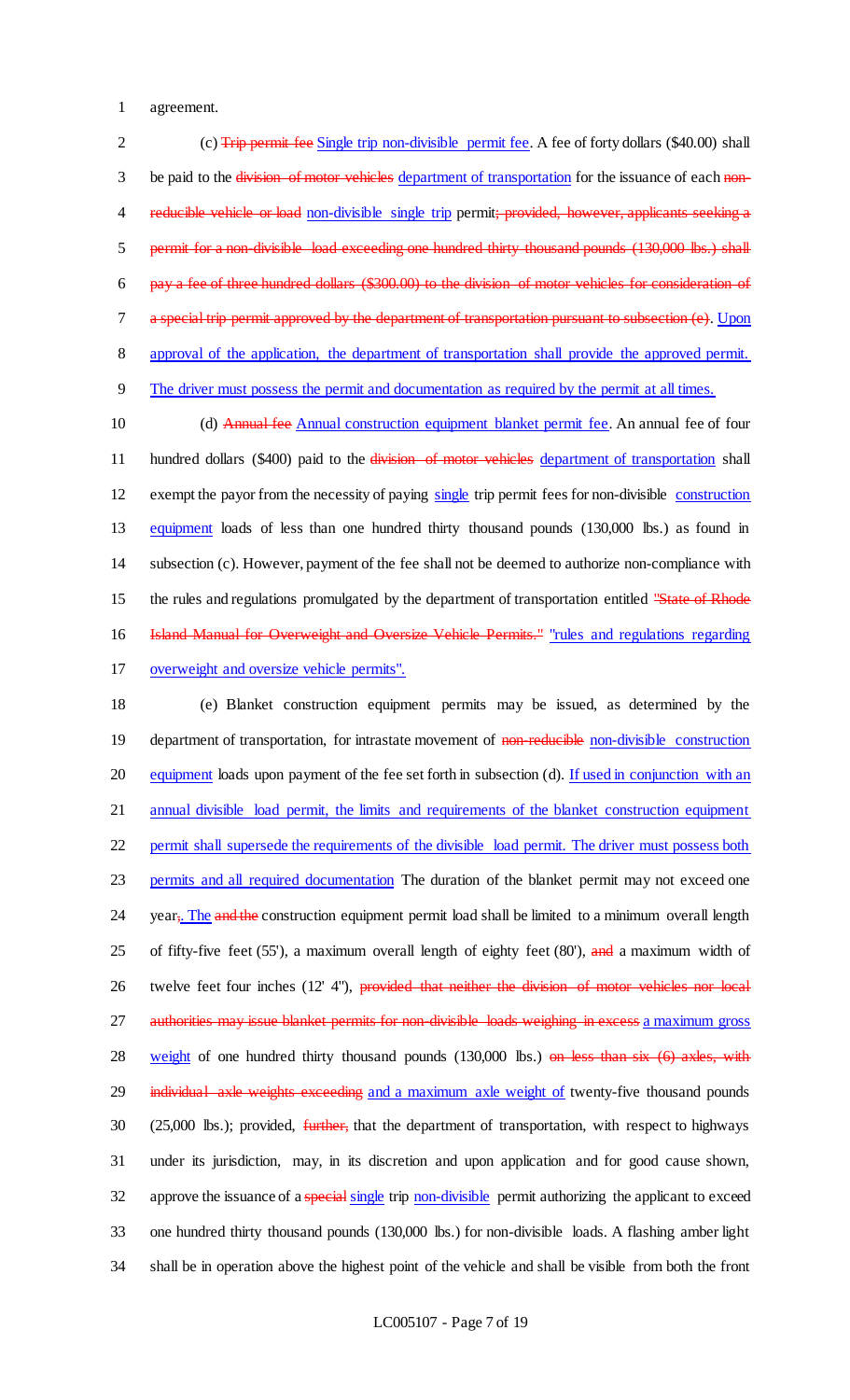| $\mathbf{1}$             | and rear of the vehicle; and signs and red warning flags shall be affixed to all extremities. All                 |  |  |
|--------------------------|-------------------------------------------------------------------------------------------------------------------|--|--|
| $\overline{2}$           | blanket permits issued in accordance with this section shall be effective during daylight and night-              |  |  |
| 3                        | time hours for all over-dimensional moves made and travel shall be allowed on state highways.                     |  |  |
| $\overline{\mathcal{A}}$ | (f) Permission to travel is always subject to weather and road conditions. The following                          |  |  |
| 5                        | restrictions on travel times shall apply to all vehicles over eight feet six inches (8'6") wide, over             |  |  |
| 6                        | eighty feet (80') long, or over one hundred thirty thousand pounds (130,000 lbs.):                                |  |  |
| 7                        | (1) Freeways $-\frac{in}{}$ general and arterial roadways.                                                        |  |  |
| $8\,$                    | No travel will be allowed between the hours of 7:00 am and 9:00 am or between 3:00 pm                             |  |  |
| $\mathbf{9}$             | and 7:00 pm, Monday through Friday on any day of the week.                                                        |  |  |
| 10                       | (2) Arterial roadways.                                                                                            |  |  |
| 11                       | No travel will be allowed between the hours of 7:00 am and 9:00 am or between 3:00 pm                             |  |  |
| 12                       | and 7:00 pm, Monday through Friday.                                                                               |  |  |
| 13                       | $\left(\frac{3}{2}\right)$ Holidays.                                                                              |  |  |
| 14                       | Memorial Day, Victory Day, Labor Day, Dr. Martin Luther King Jr. Day, and Columbus                                |  |  |
| 15                       | Day -- No Saturday, Sunday, or Monday day or night travel.                                                        |  |  |
| 16                       | Thanksgiving Day -- No Wednesday night or Thursday day or night travel. No travel on                              |  |  |
| 17                       | Wednesday through Sunday of Thanksgiving week in any calendar year.                                               |  |  |
| 18                       | Independence Day, Veterans Day, Christmas Day, New Year's Day -- No day or night                                  |  |  |
| 19                       | travel and no travel the previous night.                                                                          |  |  |
| 20                       | Easter Sunday. No Saturday night or Sunday travel.                                                                |  |  |
| 21                       | (3) Violations of this section are subject to fines enumerated in § 31-25-24.                                     |  |  |
| 22                       | $\left(\frac{f}{f}(g)$ Construction equipment blanket permits shall not be granted for travel over the            |  |  |
| 23                       | following bridges:                                                                                                |  |  |
| 24                       | Blackstone River Viaduct 750 carrying I-295 northbound and southbound over the                                    |  |  |
| 25                       | <b>Blackstone River;</b>                                                                                          |  |  |
| 26                       | Kingston Road Bridge No. 403 carrying I-95 northbound and southbound over Kingston                                |  |  |
| 27                       | Road.                                                                                                             |  |  |
| 28                       | $\left(\frac{f(x)}{g(x)}\right)$ Travel of blanket permitted construction equipment through zones with reductions |  |  |
| 29                       | in lane width such as construction zones will not be allowed. Prior to travel, blanket permit holders             |  |  |
| 30                       | are responsible to verify the location of construction zones and lane width reductions. Locations of              |  |  |
| 31                       | lane width reduction zones are available through the state department of transportation's                         |  |  |
| 32                       | construction office.                                                                                              |  |  |
| 33                       | (i) Upon approval of the annual construction equipment blanket permit application, the                            |  |  |
| 34                       | department of transportation shall provide the approved permit. The driver must possess the permit                |  |  |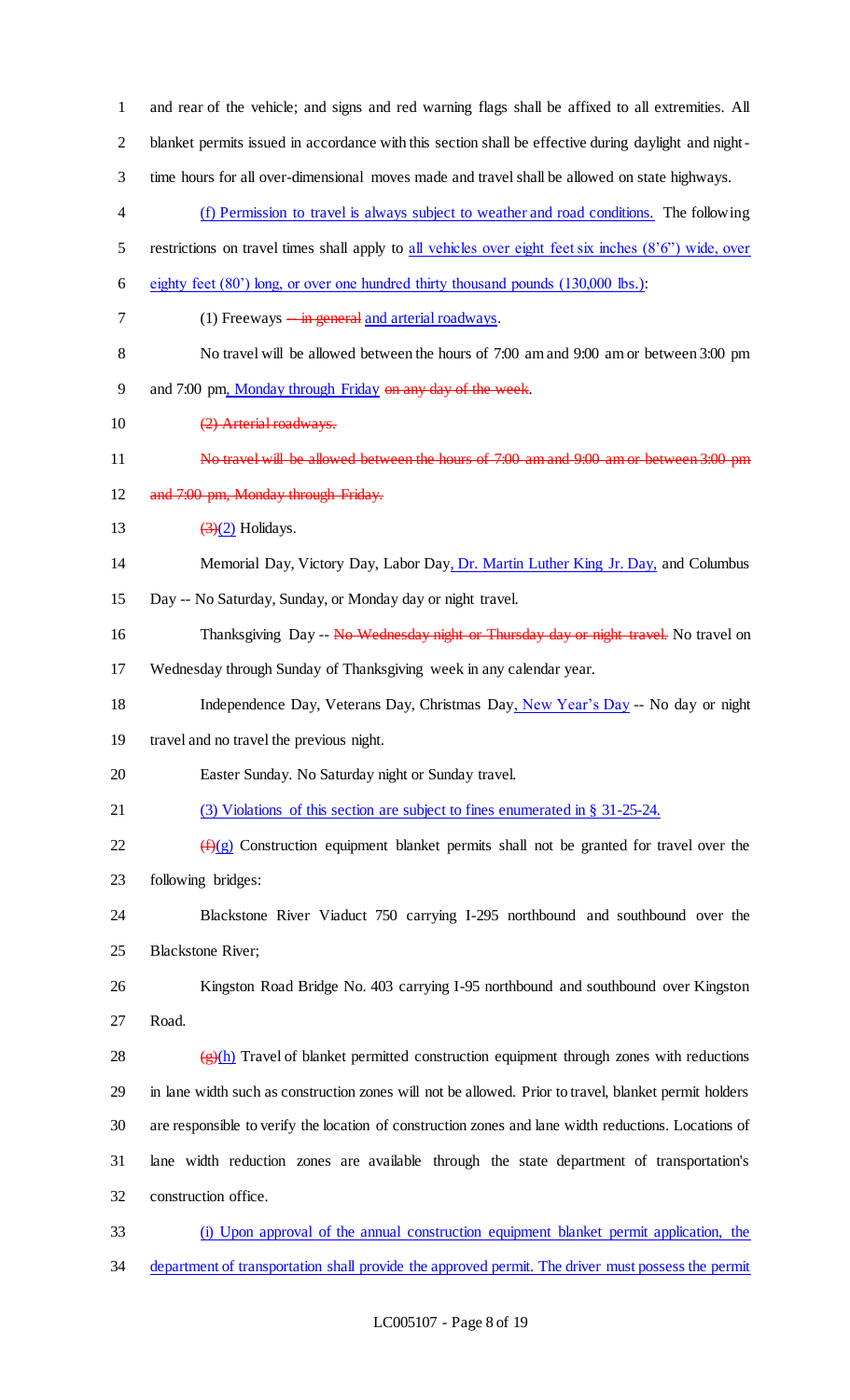- 1 and documentation as required by the permit at all times.
- 2 (j) Any carrier or persons found to be operating without a required permit, or in excess of
- 3 their permit limits, three (3) times within a one year period shall be revoked of their ability to use
- 4 and receive permits within the state for up to thirty (30) days. Additional violations shall result in
- 5 revocation of up to ninety (90) days.
- 6 (k) Operation of any vehicle in excess of the requirements of any permit shall void that 7 permit and result in the imposition of fines as provided in this chapter.
- 

### 8 **31-25-22. Application for excess load permit.**

9 (a) The application for an excess load permit annual divisible load permit pursuant to § 31-10 25-21 shall specifically describe the vehicle or vehicles and load to be operated or moved, and the 11 particular highways for which the permit to operate is requested and whether the permit is requested 12 for a single trip or for continuous operation.

13 (b) For continuous operation of divisible loads load permits, the specifically described 14 vehicle or vehicles must be certified originally by the manufacturer of them to possess the braking 15 and carrying capacity for the weight specified on the application.

16 (c) Upon approval of the application or renewal of divisible load permits, the department 17 of revenue transportation shall provide identification devices to be placed on the lower left corner 18 of the driver's side of the windshield for trucks and tractors and on the front left corner of the driver's 19 side for trailers the approved permit. The driver must possess the permit and documentation as

20 required by the permit at all times.

21 (d) Any motor carrier that has been granted a divisible load permit and has not displayed a

22 sticker as required in subsection (c) of this section shall be subject to a fine not exceeding fifty

23 dollars (\$50.00) for the first offense or not exceeding one hundred dollars (\$100) for subsequent 24 offenses.

 $25$  (e)(d) Divisible load permit fees for Rhode Island registered vehicles are reflected in the 26 registration fee as enumerated in § 31-6-1(a)(2)

- $27 \left( f \right)(e)$  Divisible load permit fees for out-of-state registered vehicles are as follows:
- 28 Trailers \$100 flat fee 29  $2, 3,$  or 4 Single-unit axle trucks \$50.00 per 1,000 pounds over legal limit 30 maximum \$1,500 for 76,650 pounds 31 Maximum permittable loads for single unit trucks:
- $32$  axle legal weight only per  $\S$  31-25-14 (b), (c).  $3+$  axle  $-$  76,650 lbs. 34 Not to exceed Manufacturer GVWR.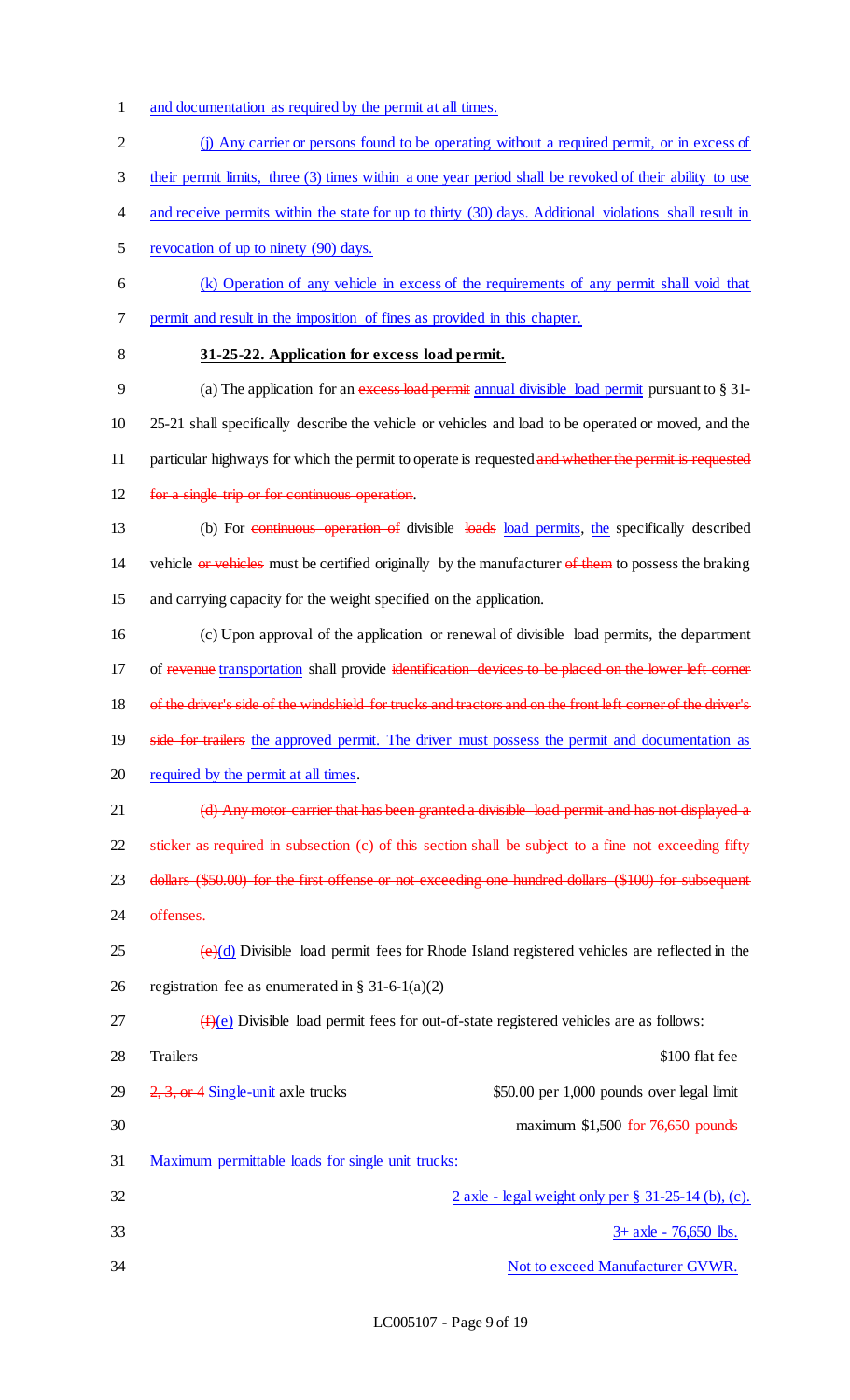| $\mathbf{1}$   | \$50.00 per 1,000 over legal limit<br>Tractors                                                         |
|----------------|--------------------------------------------------------------------------------------------------------|
| $\overline{c}$ | maximum \$1,250 for 104,800 pounds.                                                                    |
| 3              | Tractors may acquire a permit for up to 104,800 lbs. however the allowable gross weight depends        |
| 4              | on the total number of axles of the tractor/semi-trailer/trailer configuration being used at the time. |
| 5              | Gross weight limits for tractor/semi-trailer/trailer configurations are as follows:                    |
| 6              | $3$ axle – 62,000 lbs.                                                                                 |
| 7              | $\frac{4 \text{ axle} - 87,000 \text{ lbs.}}{4 \text{ axle} - 87,000 \text{ lbs.}}$                    |
| $8\,$          | $5+$ axle $-104,800$ lbs                                                                               |
| 9              | Transfer fee<br>\$10.00                                                                                |
| 10             | $(g)$ For the purpose of this section, the "legal limit" is defined as the maximum weight as           |
| 11             | calculated by the Bridge Formula.                                                                      |
| 12             | (h) Annual divisible load permits are issued for overweight only and not over-dimensional.             |
| 13             | (i) If the annual divisible load permit is used in conjunction with an annual construction             |
| 14             | equipment blanket permit, the limits and requirements of the blanket construction equipment permit     |
| 15             | shall supersede the requirements of the divisible load permit. The driver must possess both permits    |
| 16             | and all required documentation. This shall only apply when divisible load and trailered construction   |
| 17             | equipment are carried simultaneously.                                                                  |
| 18             | (j) Violations of this section are subject to fines enumerated in $\S$ 31-25-16.                       |
| 19             | 31-25-23. Conditions and restrictions on excess load permits.                                          |
| 20             | (a) The department of revenue transportation or local authority is authorized to issue or              |
| 21             | withhold a permit at its discretion, or if the permit is issued, to limit the number of trips, or to   |
| 22             | establish seasonal or other time limitations within which the described vehicles may be operated       |
| 23             | on the indicated highways, or otherwise to limit or prescribe conditions of operation of the vehicle   |
| 24             | or vehicles, when necessary to assure against undue damage to the road foundations, surfaces, or       |
| 25             | structures, and may require any undertaking or other security that may be deemed necessary to          |
| 26             | compensate for any injury to any roadway or road structure.                                            |
| 27             | (b) Whenever a permit is issued by the department of revenue transportation or local                   |
| 28             | authority for continuous operation, the permit shall not be issued for a period in excess of the       |
| 29             | registration date of the subject vehicle.                                                              |
| 30             | (c) Upon re-registration of the subject vehicle, permits shall be issued by the department             |
| 31             | of revenue transportation or local authority, upon the re-certification of the braking and carrying    |
| 32             | capacity of the subject vehicle as specified on the expired permit.                                    |
| 33             | 31-25-24. Carrying and inspection of excess load permits Carrying and inspection of                    |
| 34             | permits.                                                                                               |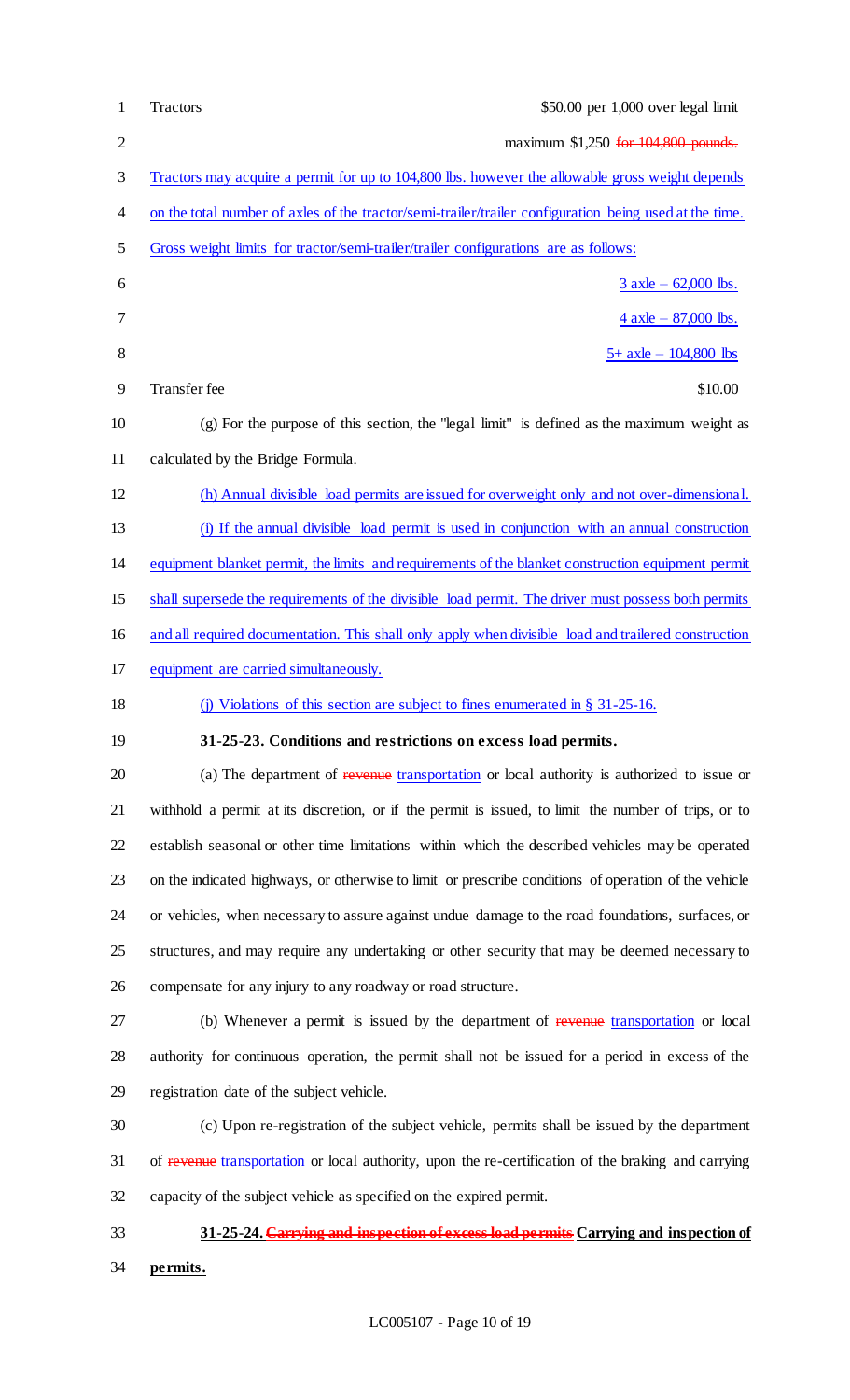Every permit, including all documentation required by that permit, issued under §§ 31-25- 21 -- 31-25-23 shall be carried in the vehicle to which it refers and shall be open to inspection by any proper officer or authorized agent of any authority granting the permit. No person shall violate any of the terms or conditions of the special permit. Violations of this section are subject to fines enumerated in § 31-41.1-4.

# **31-25-28. Liability for damages from excess weight Liability for damages from oversize or overweight.**

 (a) Any person driving any vehicle, object, or contrivance upon any highway or highway structure shall be liable for all damage which the highway or structure may sustain as a result of any illegal operation, driving, or moving of the vehicle, object, or contrivance, or as a result of operating, driving, or moving any vehicle, object, or contrivance weighing in excess of the maximum weight, or over the maximum dimensions in this chapter but authorized by a special permit issued as provided in this chapter.

 (b) Whenever the driver is not the owner of a vehicle, object, or contrivance, but is so operating, driving, or moving it with the express or implied permission of the owner, then the owner and driver shall be jointly and severally liable for the damage.

 (c) Damage may be recovered in a civil action brought by the authorities in control of the highway or highway structure.

# **31-25-29. Refuse-hauling vehicles -- Exemption from permit.**

 Notwithstanding any contrary provisions of this chapter, a motor vehicle designed and used for the hauling of refuse shall not be subject to state axle weight restrictions when hauling refuse. Nothing in this provision shall waive or modify existing state gross weight restrictions for refuse vehicles or other size and weight restrictions. To the extent that application of this section to highways which are part of the national system of interstate and defense highways would cause this state to be deprived of any federal funds for highway purposes, this section shall not be applicable 26 to highways which are part of the system. Nothing in this section shall permit these vehicles to 27 travel over any structure, highway, or portion of highway which is weight restricted for the vehicle 28 load.

 SECTION 2. Section 31-41.1-4 of the General Laws in Chapter 31-41.1 entitled "Adjudication of Traffic Offenses" is hereby amended to read as follows:

### **31-41.1-4. Schedule of violations.**

 (a) The penalties for violations of the enumerated sections, listed in numerical order, correspond to the fines described. However, those offenses for which punishments may vary according to the severity of the offense, or punishment that requires the violator to perform a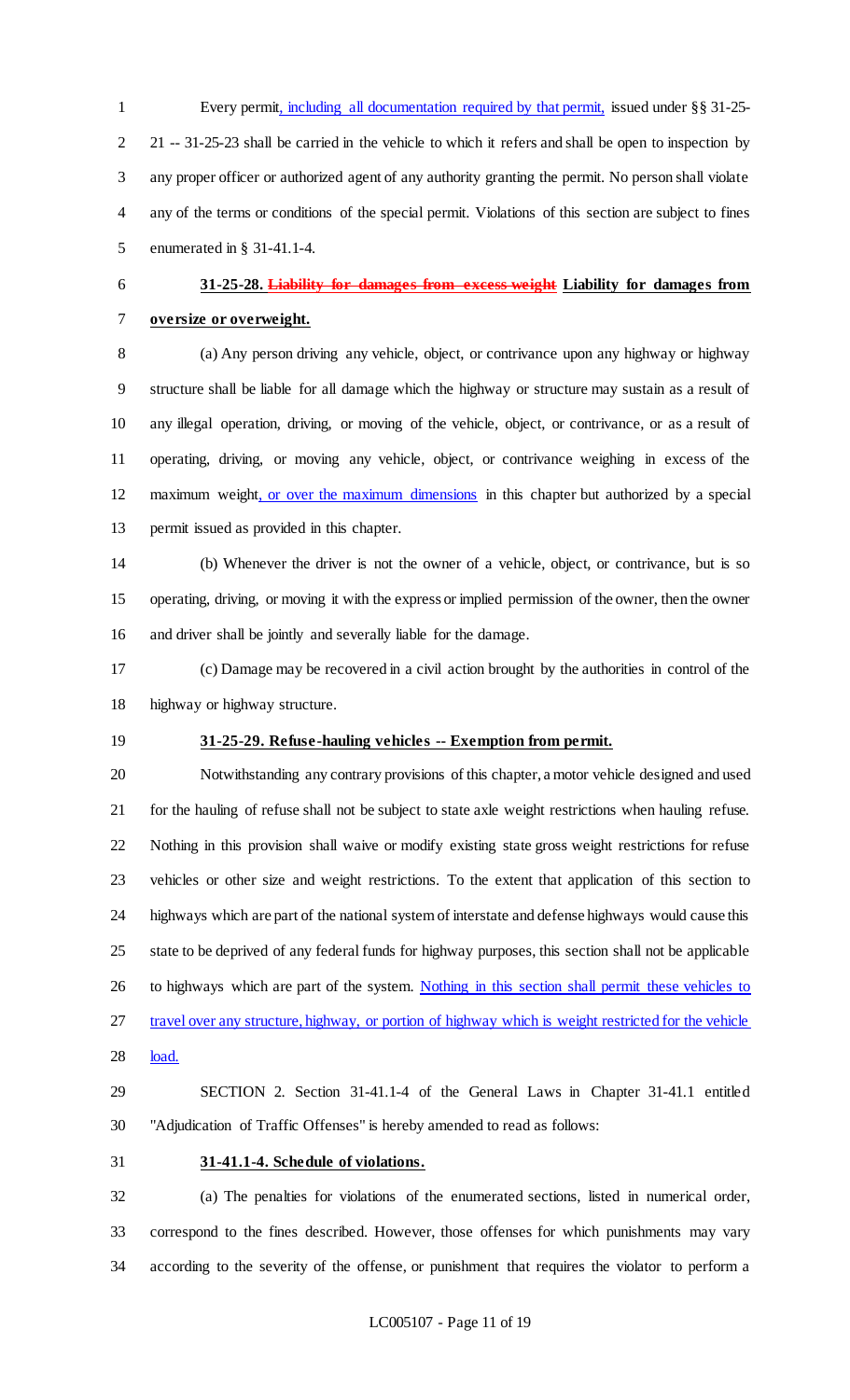service, shall be heard and decided by the traffic tribunal or municipal court. The following violations may be handled administratively through the method prescribed in this chapter. This list is not exclusive and jurisdiction may be conferred on the traffic tribunal with regard to other violations.

VIOLATIONS SCHEDULE

 Sections of Total General Laws Fine 8 8-8.2-2 DOT, DEM, or other agency and department violations \$85.00 24-10-17 Soliciting rides in motor vehicles 85.00 24-10-18 Backing up prohibited 85.00 24-10-19 Advertising motor vehicle for sale on state highways 100.00 24-10-20 Park and ride lots 85.00 24-12-37 Nonpayment of toll 100.00 14 31-3-12 Visibility of plates 85.00 31-3-18 Display of plates 85.00 31-3-32 Driving with expired registration 85.00 31-3-34 Failure to notify division of change of address 85.00 31-3-35 Notice of change of name 85.00 31-3-40 Temporary plates – dealer issued 85.00 31-4-3 Temporary registration – twenty-day (20) bill of sale 85.00 21 31-10-10 Rules as to armed forces license 85.00 22 31-10-30 Driving on expired license 85.00 31-10-32 Notice of change of address 85.00 31-10.1-4 No motorcycle helmet (operator) 85.00 31-10.1-5 Motorcycle handlebar violation 85.00 31-10.1-6 No motorcycle helmet (passenger) 85.00 31-10.1-7 Inspection of motorcycle required 85.00 31-12-12 Local motor vehicle ordinance 85.00 31-13-4 Obedience to devices 85.00 31-13-6(3)(i) Eluding traffic light 85.00 31-13-9 Flashing signals 85.00 32 31-13-11 Injury to signs or devices 85.00 31-14-1 Reasonable and prudent speed 95.00 31-14-3 Condition requiring reduced speed 95.00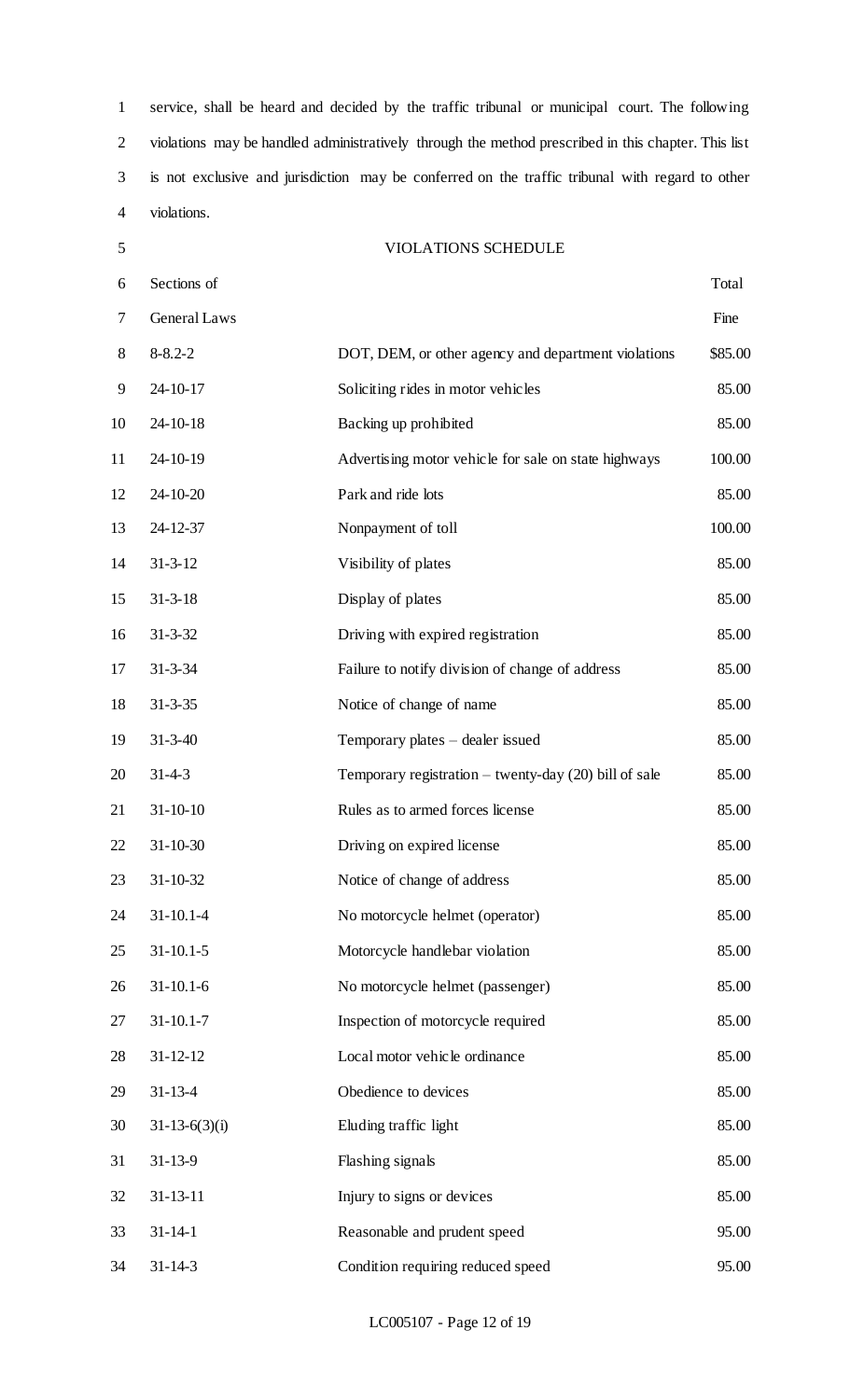| $\mathbf{1}$   | $31 - 14 - 9$    | Below minimum speed                                     | 95.00  |
|----------------|------------------|---------------------------------------------------------|--------|
| $\overline{2}$ | $31 - 14 - 12$   | Speed limit on bridges and structures                   | 95.00  |
| 3              | $31 - 15 - 1$    | Leaving lane of travel                                  | 85.00  |
| $\overline{4}$ | $31 - 15 - 2$    | Slow traffic to right                                   | 85.00  |
| 5              | $31 - 15 - 3$    | Operator left of center                                 | 85.00  |
| 6              | $31 - 15 - 4$    | Overtaking on left                                      | 85.00  |
| 7              | $31-15-5(a)$     | Overtaking on right                                     | 85.00  |
| $8\,$          | $31 - 15 - 6$    | Clearance for overtaking                                | 85.00  |
| 9              | $31 - 15 - 7$    | Places where overtaking prohibited                      | 85.00  |
| 10             | $31 - 15 - 8$    | No passing zone                                         | 85.00  |
| 11             | $31 - 15 - 9$    | One way highways                                        | 85.00  |
| 12             | $31 - 15 - 10$   | Rotary traffic islands                                  | 85.00  |
| 13             | $31 - 15 - 11$   | Laned roadway violation                                 | 85.00  |
| 14             | $31 - 15 - 12$   | Following too closely                                   | 85.00  |
| 15             | $31 - 15 - 12.1$ | Entering intersection                                   | 100.00 |
| 16             | $31 - 15 - 13$   | Crossing center section of divided highway              | 85.00  |
| 17             | $31 - 15 - 14$   | Entering or leaving limited access roadways             | 85.00  |
| 18             | $31 - 15 - 16$   | Use of emergency break-down lane for travel             | 85.00  |
| 19             | $31 - 15 - 17$   | Crossing bicycle lane                                   | 85.00  |
| 20             | $31 - 15 - 18$   | Unsafe passing of person operating a bicycle            | 85.00  |
| 21             | $31 - 16 - 1$    | Care in starting from stop                              | 85.00  |
| 22             | $31 - 16 - 2$    | Manner of turning at intersection                       | 85.00  |
| 23             | $31 - 16 - 4$    | U turn where prohibited                                 | 85.00  |
| 24             | $31 - 16 - 5$    | Turn signal required                                    | 85.00  |
| 25             | $31 - 16 - 6$    | Time of signaling turn                                  | 85.00  |
| 26             | $31 - 16 - 7$    | Failure to give stop signal                             | 85.00  |
| 27             | $31 - 16 - 8$    | Method of giving signals                                | 85.00  |
| 28             | $31 - 16.1 - 3$  | Diesel vehicle idling rules first offense not to exceed | 100.00 |
| 29             |                  | second and subsequent offense not to exceed             | 500.00 |
| 30             | $31 - 17 - 1$    | Failure to yield right of way                           | 85.00  |
| 31             | $31 - 17 - 2$    | Vehicle turning left                                    | 85.00  |
| 32             | $31 - 17 - 3$    | Yield right of way (intersection)                       | 85.00  |
| 33             | $31 - 17 - 4$    | Obedience to stop signs                                 | 85.00  |
| 34             | $31 - 17 - 5$    | Entering from private road or driveway                  | 85.00  |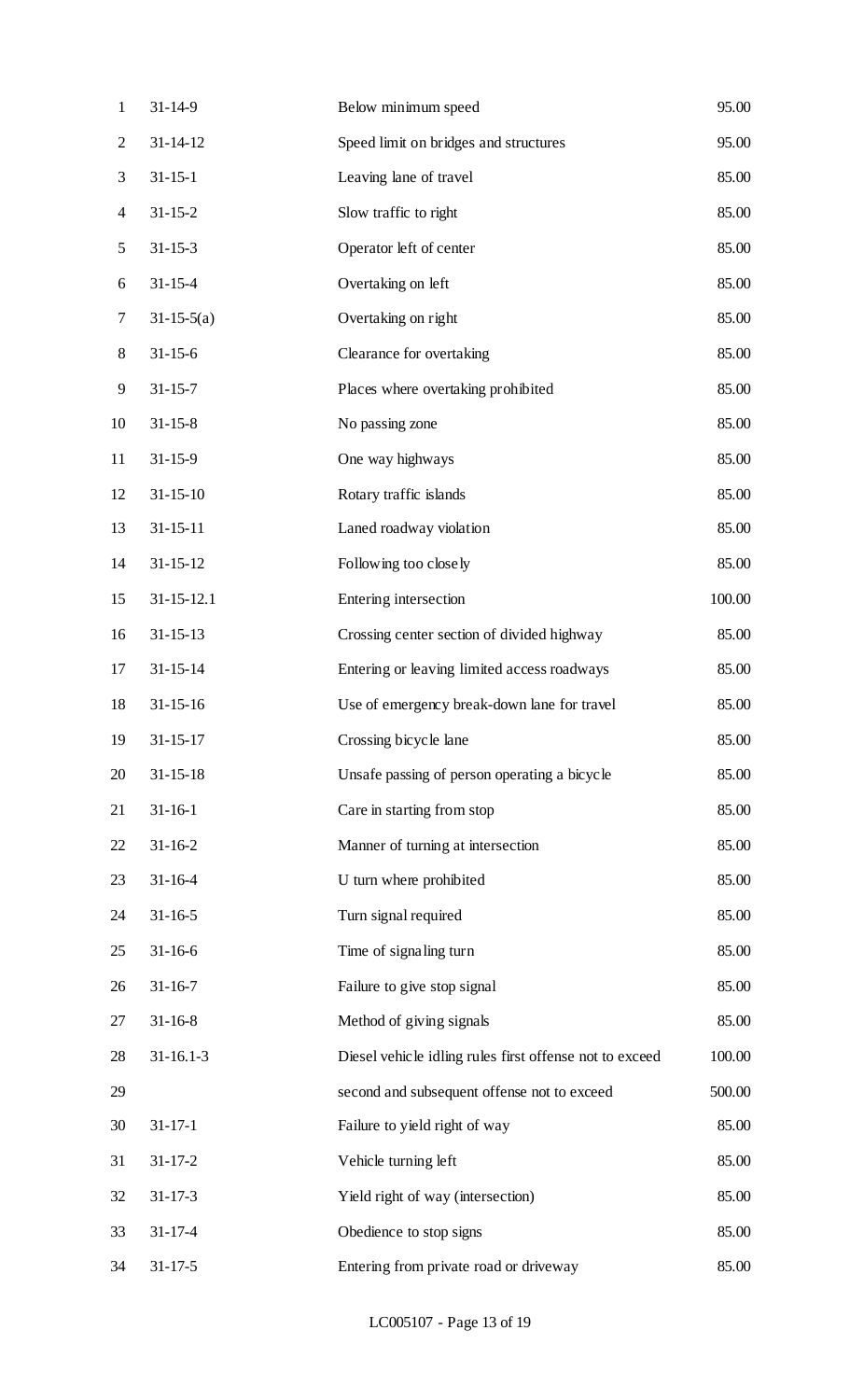| $\mathbf{1}$             | $31 - 17 - 8$       | Vehicle within right of way, rotary                            | 85.00     |
|--------------------------|---------------------|----------------------------------------------------------------|-----------|
| $\overline{2}$           | $31 - 17 - 9$       | Yielding to bicycles on bicycle lane                           | 85.00     |
| 3                        | $31 - 18 - 3$       | Right of way in crosswalks first violation                     | 85.00     |
| $\overline{\mathcal{A}}$ |                     | second violation or any subsequent violation                   | \$100.00  |
| 5                        | $31 - 18 - 5$       | Crossing other than at crosswalks                              | 85.00     |
| 6                        | $31 - 18 - 8$       | Due care by drivers                                            | 85.00     |
| 7                        | $31 - 18 - 12$      | Hitchhiking                                                    | 85.00     |
| $8\,$                    | $31 - 18 - 18$      | Right of way on sidewalks                                      | 85.00     |
| 9                        | $31 - 19 - 3$       | Traffic laws applied to bicycles                               | 85.00     |
| 10                       | 31-19-20            | Sale of new bicycles                                           | 85.00     |
| 11                       | 31-19-21            | Sale of used bicycles                                          | 85.00     |
| 12                       | $31-19.1-2$         | Operating motorized bicycle on an interstate highway           | 85.00     |
| 13                       | $31 - 19.2 - 2$     | Operating motorized tricycle on an interstate highway          | 85.00     |
| 14                       | $31 - 20 - 1$       | Failure to stop at railroad crossing                           | 85.00     |
| 15                       | $31 - 20 - 2$       | Driving through railroad gate                                  | 85.00     |
| 16                       | $31 - 20 - 9$       | Obedience to stop sign                                         | 85.00     |
| 17                       | $31 - 21 - 4$       | Places where parking or stopping prohibited                    | 85.00     |
| 18                       | $31 - 21 - 14$      | Opening of vehicle doors                                       | 85.00     |
| 19                       | $31 - 21 - 18$      | Electric vehicle charging station restriction                  | 85.00     |
| 20                       | $31 - 22 - 2$       | Improper backing up                                            | 85.00     |
| 21                       | $31 - 22 - 4$       | Overloading vehicle                                            | 85.00     |
| 22                       | $31 - 22 - 5$       | Violation of safety zone                                       | 85.00     |
| 23                       | $31 - 22 - 6$       | Coasting                                                       | 85.00     |
| 24                       | $31 - 22 - 7$       | Following fire apparatus                                       | 85.00     |
| 25                       | $31 - 22 - 8$       | Crossing fire hose                                             | 85.00     |
| 26                       | $31 - 22 - 9$       | Throwing debris on highway $-$ snow removal                    | 85.00     |
| 27                       | 31-22-11.5          | Improper use of school bus- not to exceed five hundred dollars |           |
| 28                       |                     | for each day of improper use                                   | $(\$500)$ |
| 29                       | $31 - 22 - 22(a)$   | No child restraint                                             | 85.00     |
| 30                       | $31 - 22 - 22(a)$   | Child restraint/seat belt but not in any rear seating position | 85.00     |
| 31                       | $31-22-22(b)$ , (f) | No seat belt $-$ passenger                                     | 40.00     |
| 32                       | $31 - 22 - 22(g)$   | No seat belt $-$ operator                                      | 40.00     |
| 33                       | $31 - 22 - 23$      | Tow trucks $-$ proper identification                           | 275.00    |
| 34                       | $31 - 22 - 24$      | Operation of interior lights                                   | 85.00     |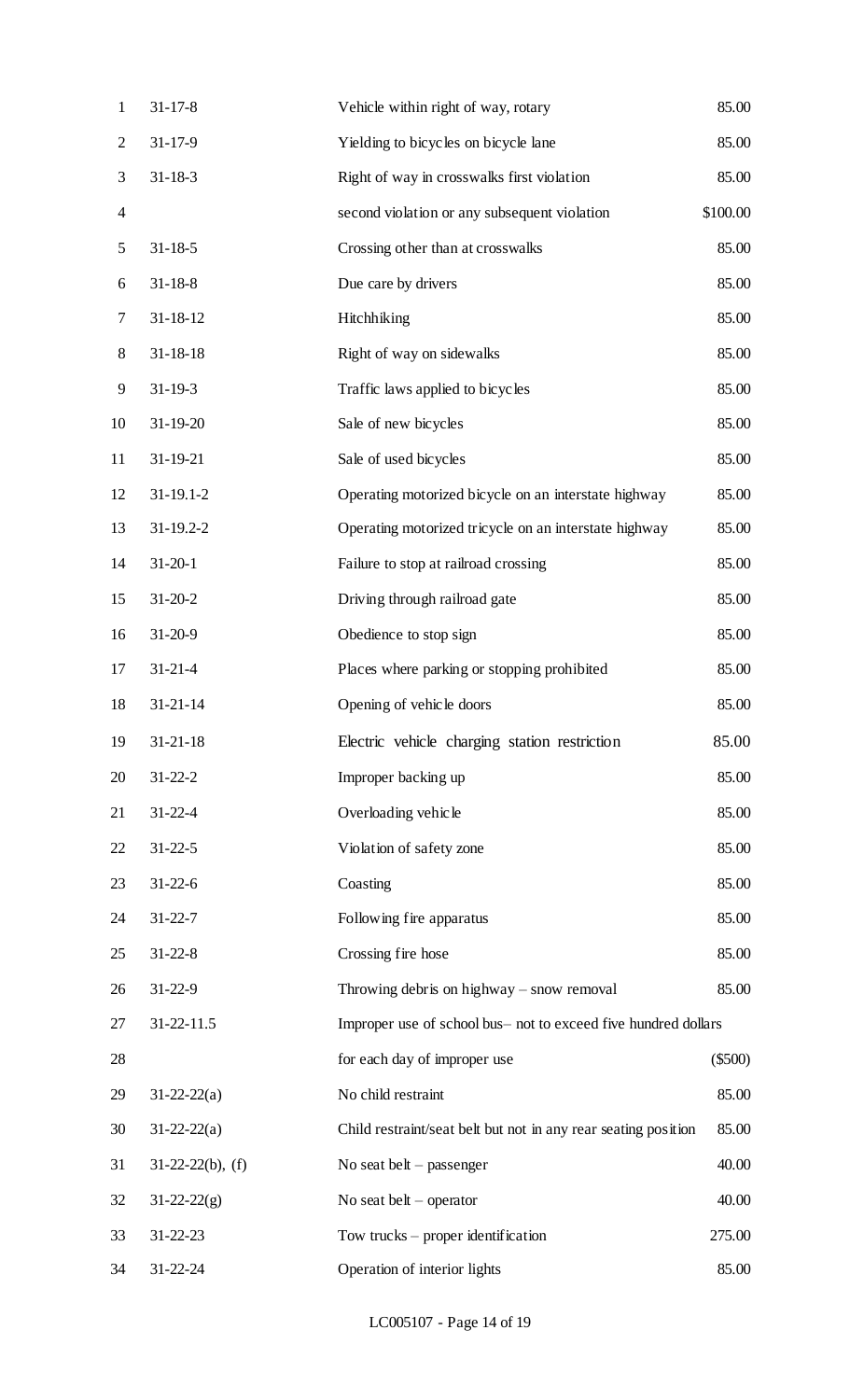| $\mathbf{1}$   | $31-23-1(b)(2)$ | U.S. department of transportation motor carrier safety rules   |                       |
|----------------|-----------------|----------------------------------------------------------------|-----------------------|
| $\overline{2}$ |                 | and regulations                                                | Not less than \$85.00 |
| 3              |                 |                                                                | or more than \$500.00 |
| 4              | $31-23-1(e)(6)$ | Removal of an "out of service vehicle" sticker                 | 125.00                |
| 5              | $31-23-1(e)(7)$ | Operation of an "out of service vehicle"                       | 100.00                |
| 6              | $31-23-2(b)$    | Installation or adjustment of unsafe or prohibited parts,      |                       |
| 7              |                 | equipment, or accessories:                                     |                       |
| 8              |                 | (first offense)                                                | 250.00                |
| 9              |                 | (second offense)                                               | 500.00                |
| 10             |                 | (third and subsequent offenses)                                | 1,000.00              |
| 11             | $31 - 23 - 4$   | Brake equipment required                                       | 85.00                 |
| 12             | $31 - 23 - 8$   | Horn required                                                  | 85.00                 |
| 13             | $31 - 23 - 10$  | Sirens prohibited                                              | 85.00                 |
| 14             | $31 - 23 - 13$  | Muffler required                                               | 85.00                 |
| 15             | 31-23-13.1      | Altering height or operating a motor vehicle with an           |                       |
| 16             |                 | altered height                                                 | 85.00                 |
| 17             | $31 - 23 - 14$  | Prevention of excessive fumes or smoke                         | 85.00                 |
| 18             | $31 - 23 - 16$  | Windshield and window stickers (visibility)                    | 85.00                 |
| 19             | $31 - 23 - 17$  | Windshield wipers                                              | 85.00                 |
| 20             | $31 - 23 - 19$  | Metal tires prohibited                                         | 85.00                 |
| 21             | $31 - 23 - 20$  | Protuberances on tires                                         | 85.00                 |
| 22             | $31 - 23 - 26$  | Fenders and wheel flaps required                               | 85.00                 |
| 23             | $31 - 23 - 27$  | Rear wheel flaps on buses, trucks, and trailers                | 85.00                 |
| 24             | 31-23-29        | Flares or red flag required over four thousand pounds          |                       |
| 25             |                 | $(4,000$ lbs.)                                                 | 85.00                 |
| 26             | $31 - 23 - 40$  | Approved types of seat belt requirements                       | 85.00                 |
| 27             | 31-23-42.1      | Special mirror - school bus                                    | 85.00                 |
| 28             | $31 - 23 - 43$  | Chocks required $(1 \text{ pair})$ – over four thousand pounds |                       |
| 29             |                 | $(4,000$ lbs.)                                                 | 85.00                 |
| 30             | $31 - 23 - 45$  | Tire treads – defective tires                                  | 85.00                 |
| 31             | 31-23-47        | Slow moving emblem required                                    | 85.00                 |
| 32             | 31-23-49        | Transportation of gasoline – passenger vehicle                 | 85.00                 |
| 33             | $31 - 23 - 51$  | Operating bike or motor vehicle wearing ear phones             |                       |
| 34             |                 | (first offense)                                                | 85.00                 |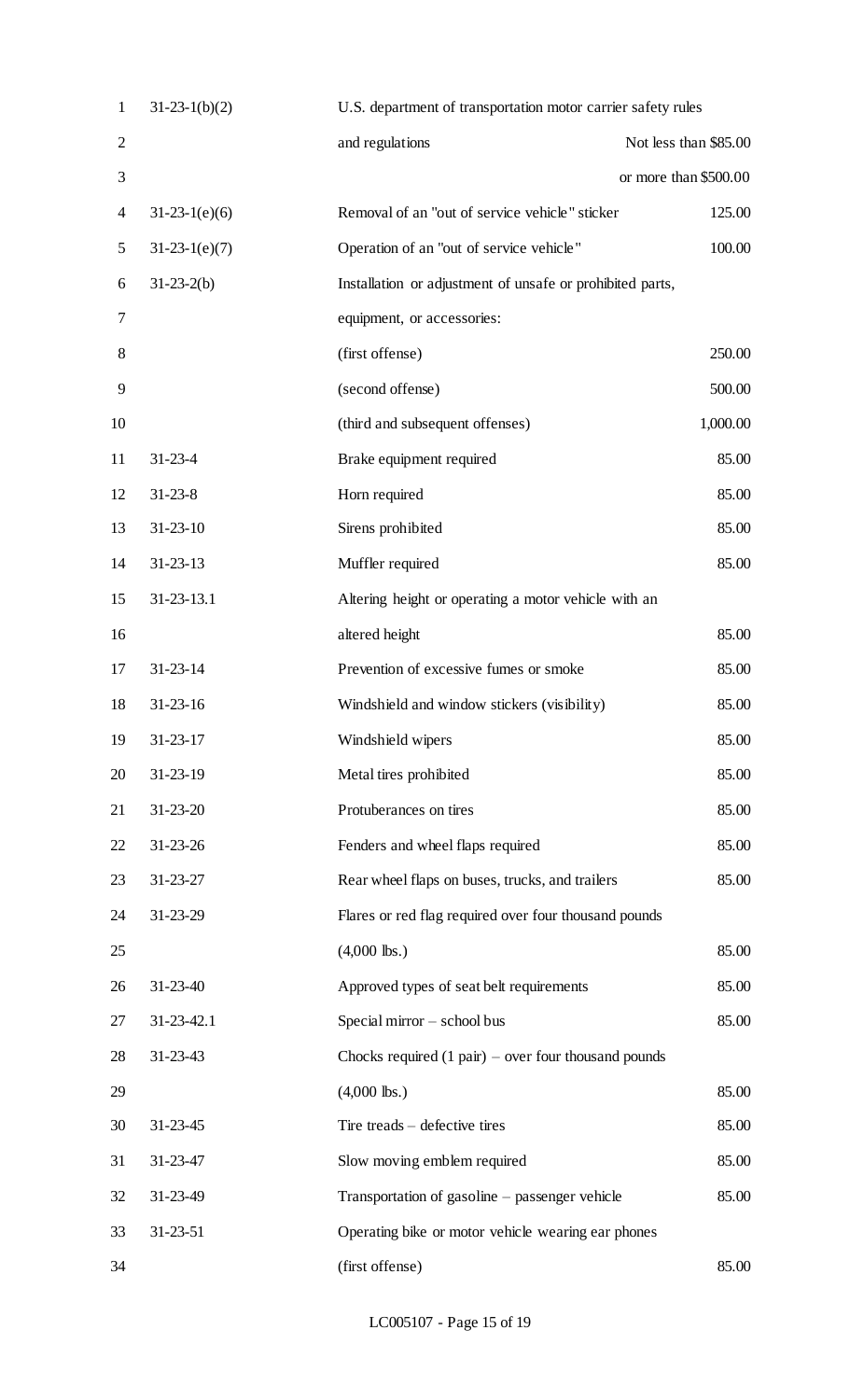|                          | second offense                                                                                                           | 95.00                    |
|--------------------------|--------------------------------------------------------------------------------------------------------------------------|--------------------------|
|                          | for the third and each subsequent offense                                                                                | 140.00                   |
| 31-24-1 through 31-24-54 | Times when lights required                                                                                               | 85.00                    |
| $31 - 25 - 3$            | Maximum width of one hundred and two inches (102")                                                                       |                          |
|                          | exceeded                                                                                                                 | 85.00                    |
| $31 - 25 - 4$            | Maximum height of one hundred sixty two inches (162")                                                                    |                          |
|                          | exceeded <b>example and a series of the series of the series of the series of the series of the series of the series</b> | 85.00                    |
| $31\,25\,6$              | Maximum number and length of coupled vehicles                                                                            | 500.00                   |
| $31 - 25 - 7$            | Load extending three feet $(3')$ front, six feet $(6')$ rear                                                             |                          |
|                          | exceeded <b>example and a series of the series of the series of the series of the series of the series of the series</b> | 85.00                    |
| $31 - 25 - 9$            | Leaking load                                                                                                             | 85.00                    |
| $31 - 25 - 11$           | Connections between coupled vehicles                                                                                     | 85.00                    |
| $31 - 25 - 12$           | Towing chain, twelve-inch (12") square flag required                                                                     | 85.00                    |
| $31 - 25 - 12.1$         | Tow truck $-$ use of lanes                                                                                               |                          |
|                          | (first offense)                                                                                                          | 85.00                    |
|                          | second offense                                                                                                           | 95.00                    |
|                          | for the third and each subsequent offense                                                                                | 100.00                   |
| $31 - 25 - 14(d)(1)$     | Maximum weight and tandem axles                                                                                          | 125.00                   |
|                          | 31-25-14(d)(2) Maximum weight and tandem axles                                                                           | 125.00                   |
|                          | 31-25-14(d)(3) Maximum weight and tandem axles                                                                           | 125.00                   |
|                          | 31-25-16(e)(2) Maximum weight shown in registration per thousand lbs.                                                    |                          |
|                          | expression overweight or portion thereof                                                                                 | 85.00                    |
|                          | 31-25-16(e)(3) Maximum weight shown in registration per thousand lbs.                                                    |                          |
|                          | expanding overweight or portion thereof. 125.00                                                                          |                          |
|                          | 31-25-16(e)(4) Maximum weight shown in registration 1,025.00                                                             |                          |
|                          | plus per thousand pounds overweight or portion thereof \$125.00                                                          |                          |
| $31 - 25 - 17$           | Identification of trucks and truck-tractors                                                                              |                          |
|                          | (first offense)                                                                                                          | 85.00                    |
|                          | (second offense)                                                                                                         | 95.00                    |
|                          | for the third and subsequent offenses                                                                                    | 125.00                   |
| $31 - 25 - 24$           | Carrying and inspection of excess load limit                                                                             | <del>175.00</del> 350.00 |
| $31 - 25 - 27(e)$        | Maximum axle                                                                                                             |                          |
|                          | <u> 1989 - Johann Stein, mars an t-Amerikaansk ferskeidsmeister (</u><br>(first offense)                                 | <del>3,000.00</del>      |
|                          | not to exceed <b>with a set of the exceed</b>                                                                            | 5,000.00                 |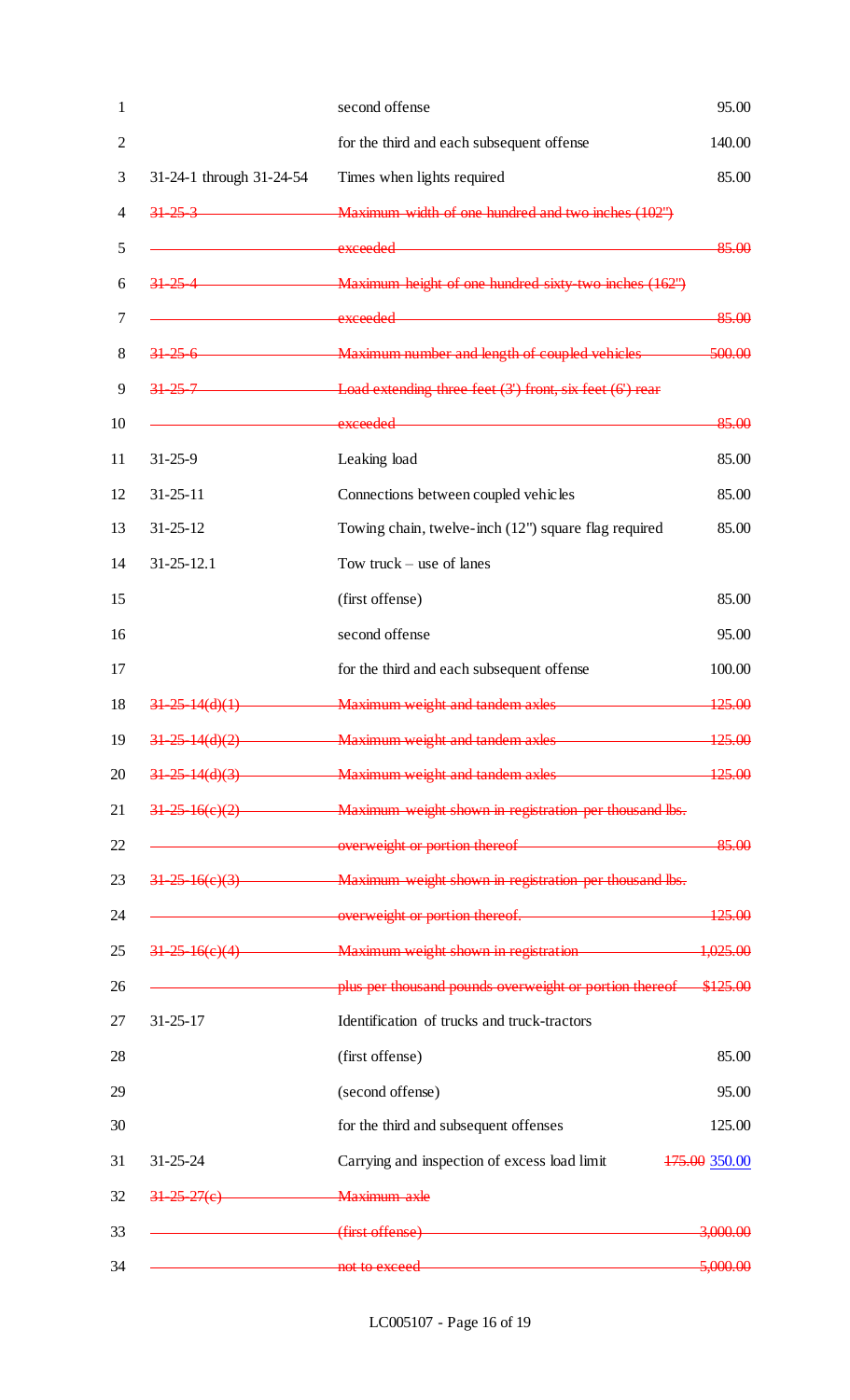| $\mathbf{1}$   |                  | for each and every subsequent offense                                                    |                     |
|----------------|------------------|------------------------------------------------------------------------------------------|---------------------|
| $\overline{2}$ | $31 - 25 - 30$   | <b>EXAMPLE 2018</b> Maximum axle Pawtucket River Bridge and Sakonnet River               |                     |
| 3              |                  | <b>Bridge</b>                                                                            |                     |
| 4              |                  | <b>Example 2018</b> (first offense)                                                      | <del>3,000.00</del> |
| 5              |                  | not to exceed <b>with a set of the exceed</b>                                            | 5,000.00            |
| 6              |                  | for each and every subsequent offense                                                    |                     |
| 7              | $31 - 27 - 2.3$  | Refusal to take preliminary breath test                                                  | 85.00               |
| $8\,$          | $31-28-7(d)$     | Wrongful use of handicapped parking placard                                              | 500.00              |
| 9              | $31-28-7(f)$     | Handicapped parking space violation:                                                     |                     |
| 10             |                  | First offense                                                                            | 100.00              |
| 11             |                  | Second offense                                                                           | 175.00              |
| 12             |                  | Third offense and subsequent offenses                                                    | 325.00              |
| 13             | $31-28-7.1(e)$   | Wrongful use of institutional handicapped parking                                        |                     |
| 14             |                  | placard                                                                                  | 125.00              |
| 15             | $31 - 33 - 2$    | Failure to file accident report                                                          | 85.00               |
| 16             | $31 - 34 - 2$    | Proof of insurance - motor vehicle rental                                                | 85.00               |
| 17             | $31 - 34 - 3$    | Operation by person other than lessee                                                    | 85.00               |
| 18             | $31 - 36.1 - 17$ | No fuel tax stamp (out-of-state)                                                         | 85.00               |
| 19             |                  | and not exceeding for subsequent offense                                                 | (\$100)             |
| 20             | $31 - 38 - 3$    | No inspection sticker                                                                    | 85.00               |
| 21             | $31 - 38 - 4$    | Violation of inspection laws                                                             | 85.00               |
| 22             | 31-41.3-15       | Automated school-zone-speed-enforcement system                                           | 50.00               |
| 23             | $31-47.2-6$      | Heavy-duty vehicle emission inspections:                                                 |                     |
| 24             |                  | First offense                                                                            | 125.00              |
| 25             |                  | Second offense                                                                           | 525.00              |
| 26             |                  | Third and subsequent offenses                                                            | 1,025.00            |
| 27             | $37 - 15 - 7$    | Littering                                                                                | not less than 55.00 |
| 28             |                  | not more than five hundred dollars (\$500)                                               |                     |
| 29             | 39-12-26         | Public carriers violation                                                                | 300.00              |
| 30             | <b>SPEEDING</b>  |                                                                                          | Fine                |
| 31             |                  | $(A)$ One to ten miles per hour $(1-10$ mph) in excess of posted speed limit             | \$95.00             |
| 32             |                  | (B) Eleven miles per hour (11 mph) in excess of posted speed limit with a fine           | 205.00              |
| 33             |                  | of ten dollars (\$10.00) per mile in excess of speed limit shall be assessed.            | minimum             |
| 34             |                  | (b) In addition to any other penalties provided by law, a judge may impose the following |                     |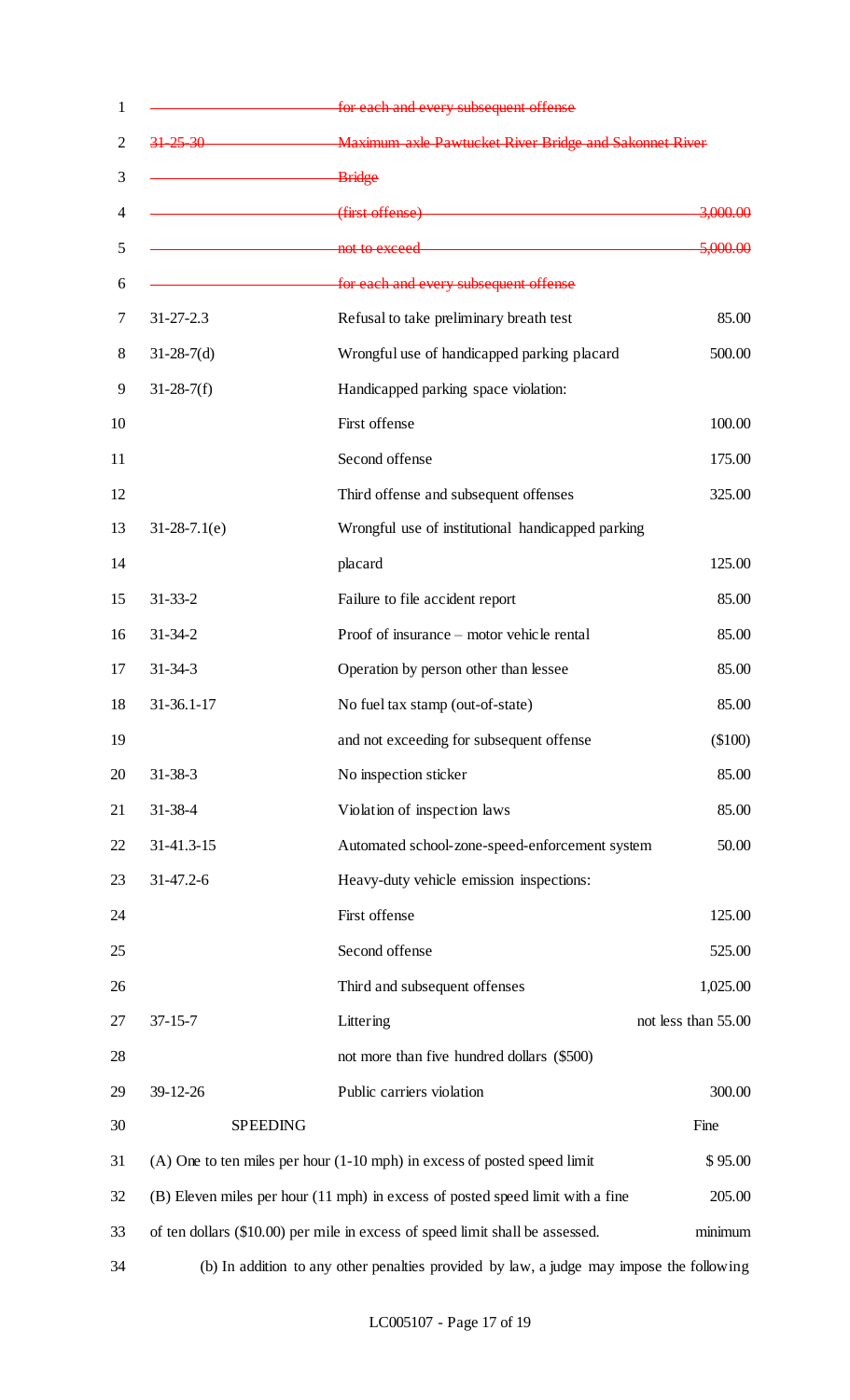penalties for speeding:

 (1) For speeds up to and including ten miles per hour (10 m.p.h.) over the posted speed limit on public highways, a fine as provided for in subsection (a) of this section for the first offense; ten dollars (\$10.00) per mile for each mile in excess of the speed limit for the second offense if within twelve (12) months of the first offense; and fifteen dollars (\$15.00) per mile for each mile in excess of the speed limit for the third and any subsequent offense if within twelve (12) months of the first offense. In addition, the license may be suspended up to thirty (30) days.

 (2) For speeds in excess of ten miles per hour (10 m.p.h.) over the posted speed limit on public highways, a mandatory fine of ten dollars (\$10.00) for each mile over the speed limit for the first offense; fifteen dollars (\$15.00) per mile for each mile in excess of the speed limit for the second offense if within twelve (12) months of the first offense; and twenty dollars (\$20.00) per mile for each mile in excess of the speed limit for the third and subsequent offense if within twelve (12) months of the first offense. In addition, the license may be suspended up to sixty (60) days.

 (c) Except for a technology surcharge assessed in accordance with § 8-15-11, any person charged with a violation who pays the fine administratively pursuant to this chapter shall not be subject to any additional costs or assessments, including, but not limited to, the hearing fee established in § 8-18-4.

SECTION 3. This act shall take effect upon passage.

#### ======== LC005107 ========